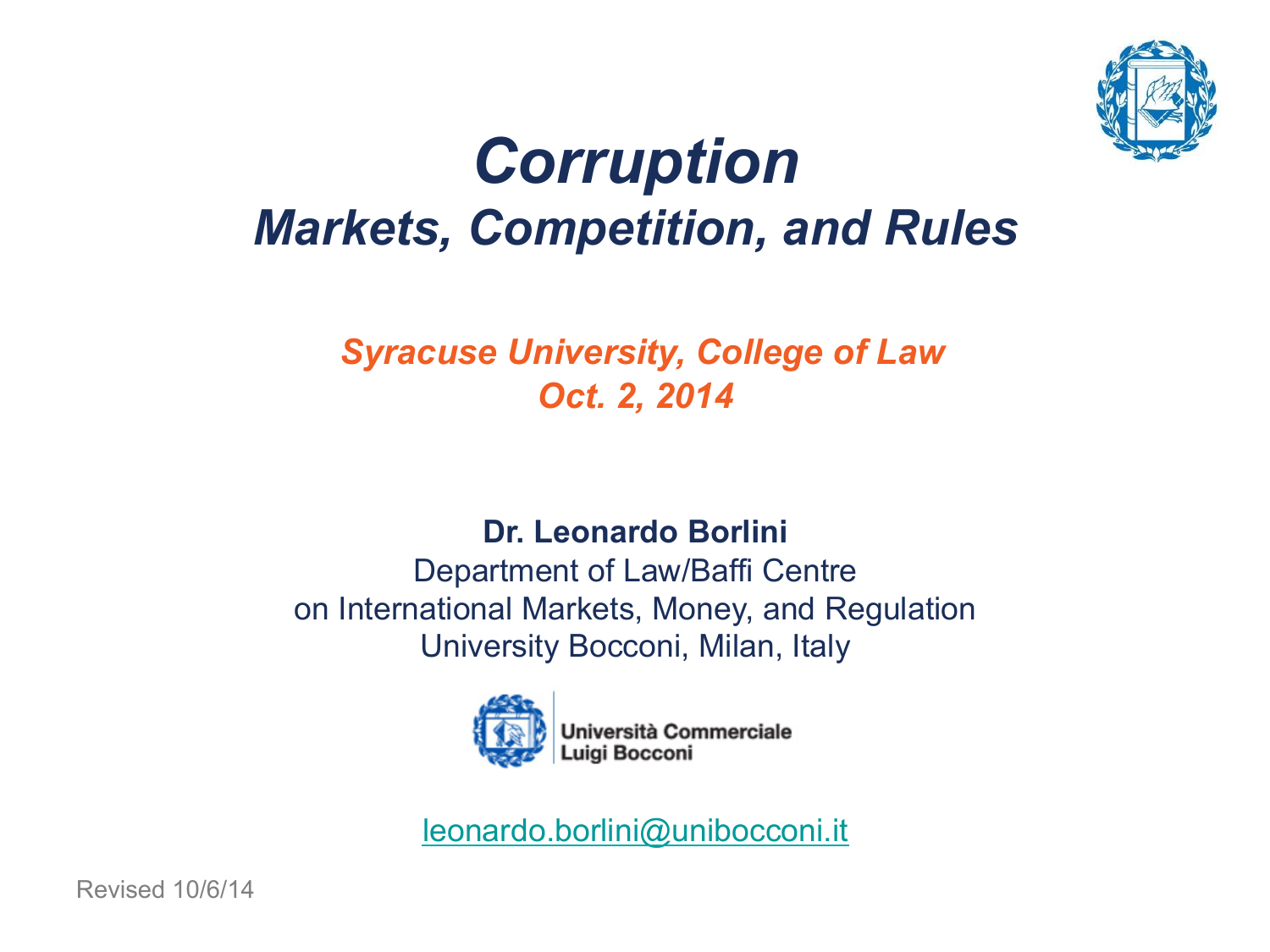# Our Agenda

- **1. The relevant notion of functioning and competitive markets.**
- **2. How corruption distorts the functioning of competitive markets and allocation of resources, with a particular stress on:** 
	- **A. The impact of corruption on new entrants**
	- **B. The effects of corrupt environments on firms**
	- **C. The artificial obstacles to business that corruption may create and the further costs and dangers it poses**
	- **D. Corruption and competiveness**
	- **E. Effects of corruption on different markets and SMEs**
- **3. Corruption and allocation of talents**
- **4. Corruption markets and economic development**
- **5. Preventive Measures**

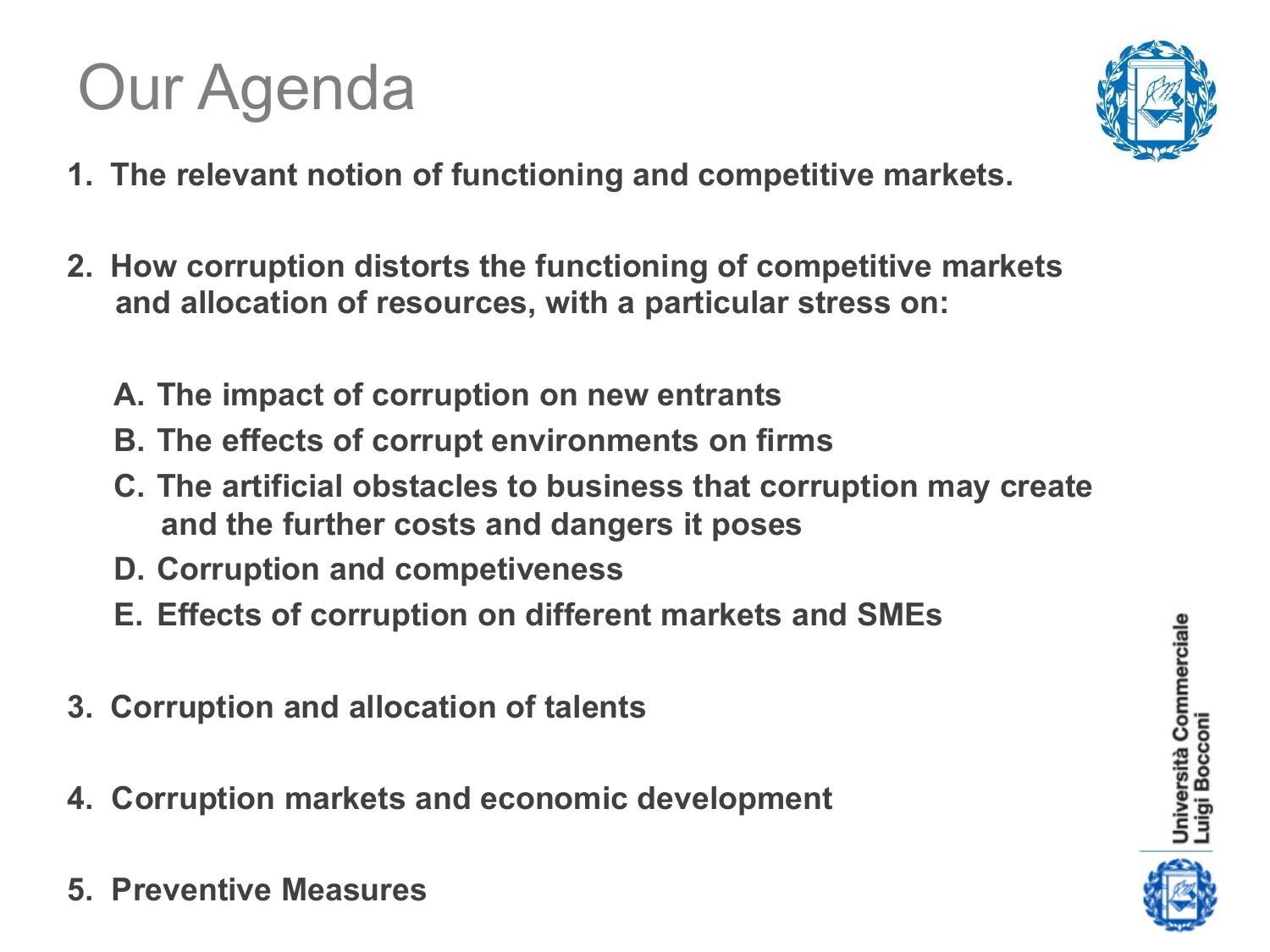Causal Interactions Between Economic and Social Effects and Governance





Iniversità Commerciale uigi Bocconi

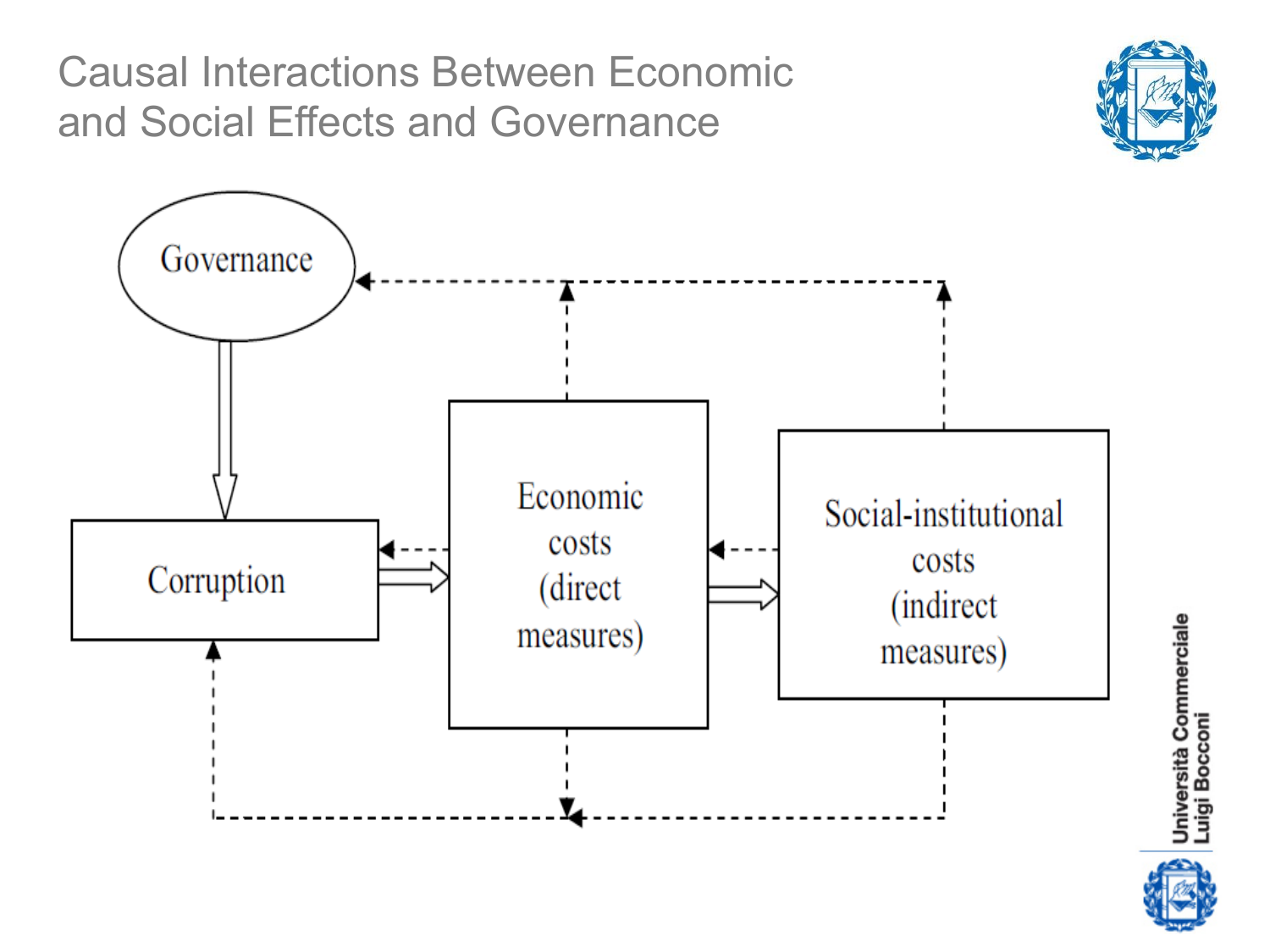Caveat: Troubles in Measuring Corruption and Isolating Its Effects



- CPI and similar indexes measure 'perceptions'.
- However, perceptions are at the basis of expectations and investment decisions.
- Use of correlations: given the difficulty in measuring corruption and, above all, the complexity of the causal interactions between corruption, its economic and social effects and other governance variables, it is extremely difficult to isolate the 'corruption factor'.

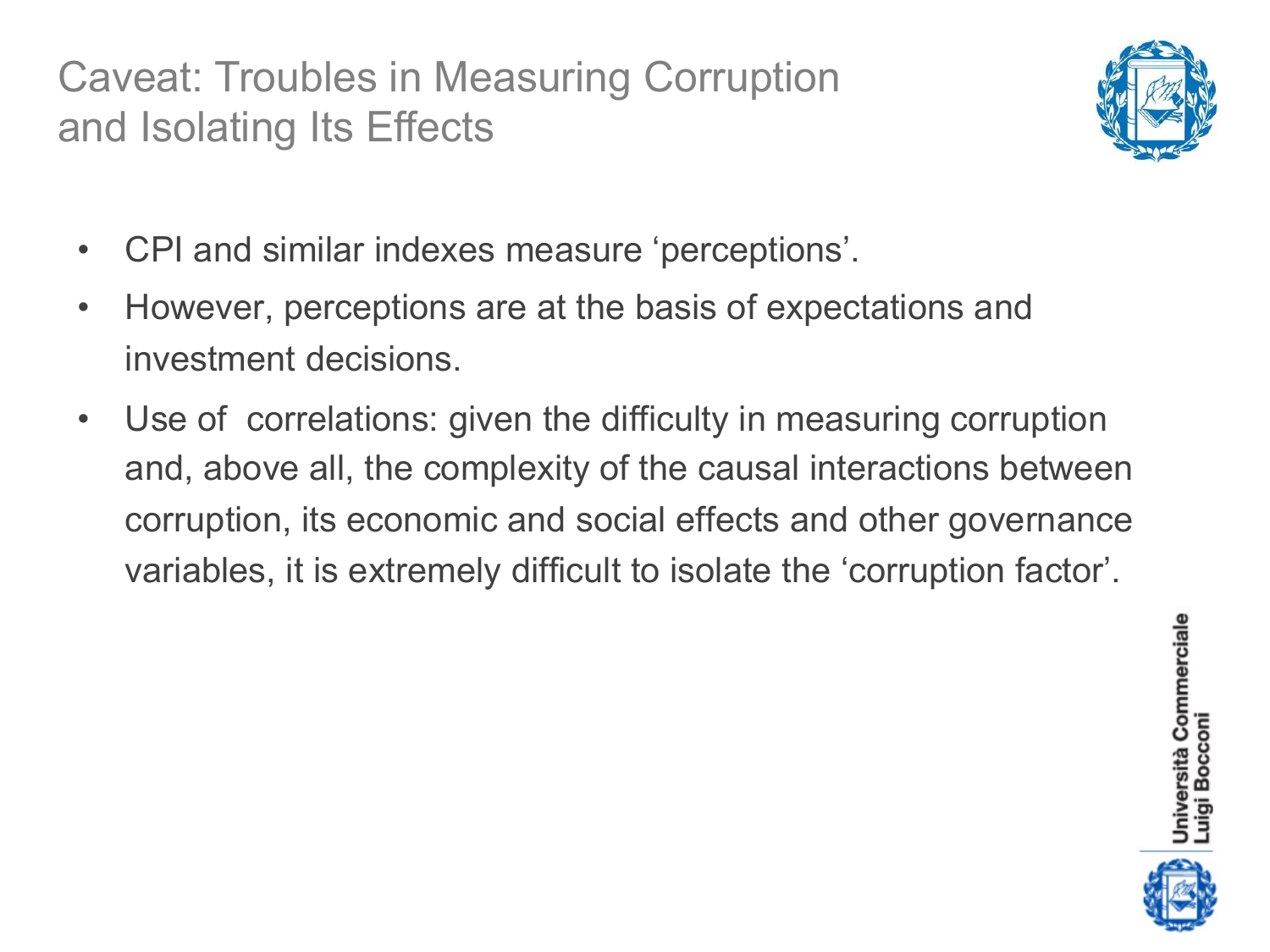### Caveat 2: Defining Corruption

- **A. Economic historical definition**: 'Misuse of public powers for private gains'
- **B. Legal standard** is, at the same time, wider (comprise also private corruption) and narrower in that it encompass only criminal offenses as established by the main international treaties on the matter and national jurisdictions
- **C. In our legal assessment** of the main international treaties against corruption we use the following 'narrow' notion of corruption (referred to as corruption *stricto sensu*), which normally denotes two specific criminal offences:
	- **i. Active corruption**, that is to say the intentional offer, promise or giving of any undue monetary or other advantage, whether directly or through intermediaries, by an (*extraneus*) person to a (public/ private) official, for that official or for a third party, in order that the official act or refrain from acting in relation to the performance of official duties, in order to obtain a private gain; and, symmetrically,
	- **ii. Passive corruption**, that is to say the act of an (*intraneus*, public/private) official who intentionally acts or refrains from acting according to the performance of the official duties in order to obtain any undue pecuniary or other advantage.
- **D. Note, however, that a broader legal notion of corruption exists** and include also other offenses as established in different jurisdictions, or, even in the same anti-corruption conventions.

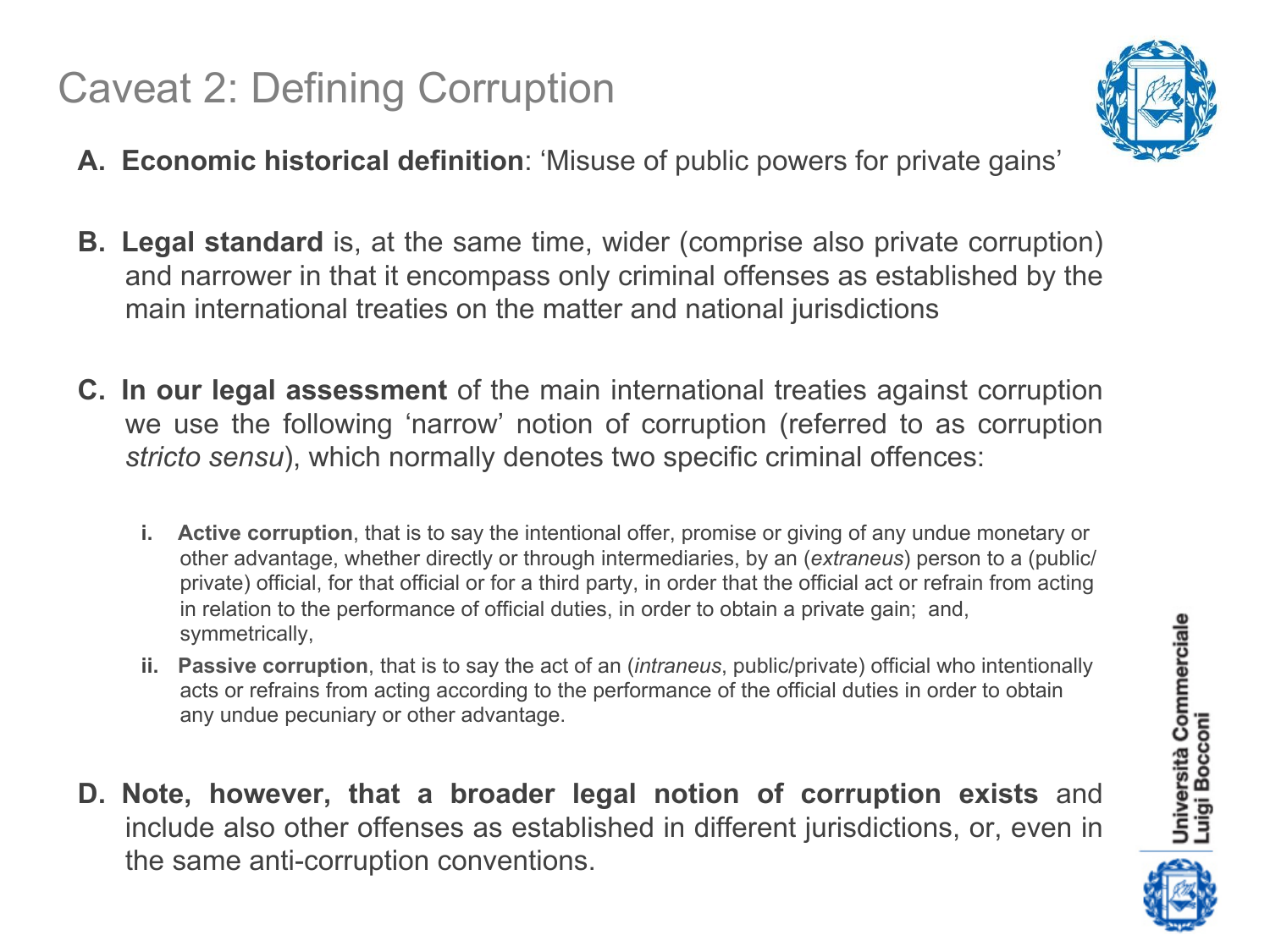

Markets are a set of most sophisticated relations between producers and consumers, and between production factors, technical knowledge, and organization in time and space.

Furthermore, they are also a set of relations between economic actors and social, political, legal, and civil institutions. A set of rules common to all economic actors, and their enforcement, is an essential precondition for the functioning of competitive markets, with their outcomes of efficient distribution and utilization of resources and optimal individual choices.

Finally, markets are (implicitly but inevitably) defined as part of an organized social context, where there are established commonly shared behavioral rules, with enforcement mechanisms that punish excessive deviations.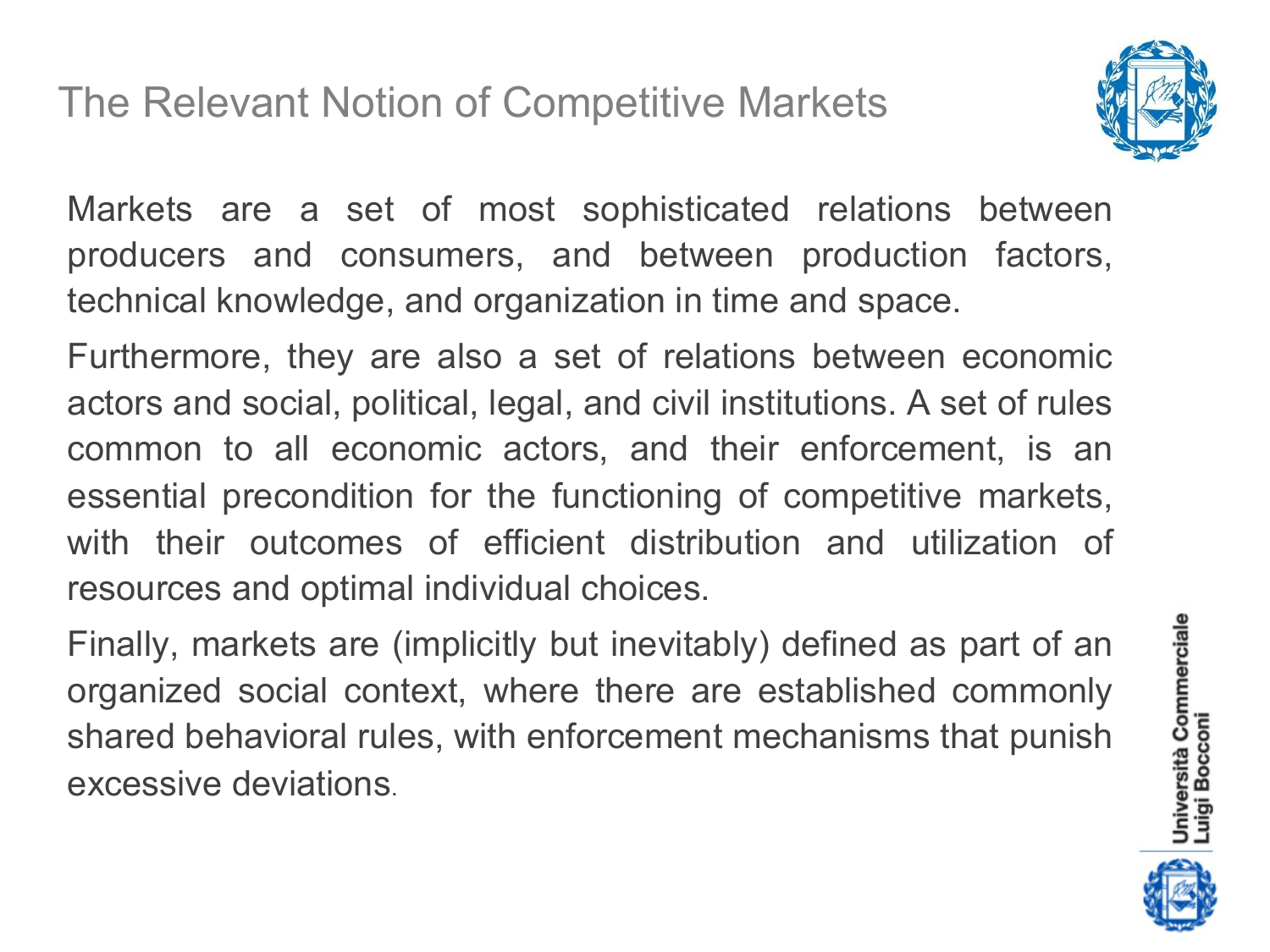# 2. Corruption and Distortion of Markets: Key Takeaways



- The mechanisms through which corruption distorts the functioning of competitive markets and allocation of resources are manifold. I account for some of the more remarkable.
- Creation of asymmetric context where certain competitors are excluded and like stakeholders do not find any means of licit and substantial representation/ protection
- As a mediate bearing, consumers might end up with suffering limitations to their freedom of choice
- It represents a more powerful means to exclude rivals than the most brazen forms of cartel and attempts at monopolization
- It also affects the fundamental role of government in the areas of protection of property rights and enforcement of contracts.
- Corruption can lower the quality of public projects and services when externalised
- It generates a concealed and yet extremely inefficient compartmentalization of the relevant market into a highly profitable corrupt and restricted sub-market and an open, although less profitable one
- Most importantly for an 'open economy' is its impact on new entrants ...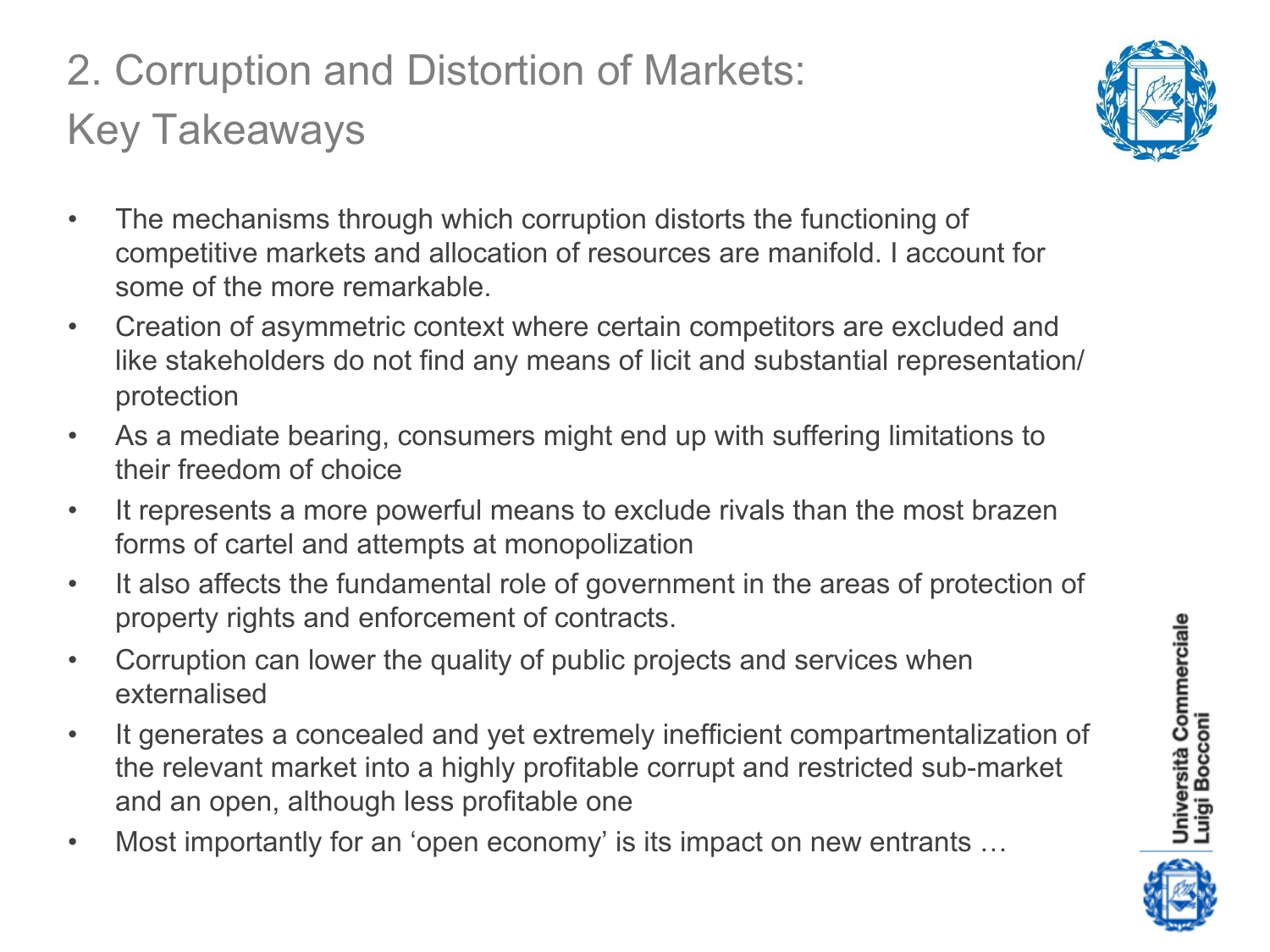### 2.A. Impact on New Entrants (Key Takeaways)

- Regulations in favour of individual entities are an impediment for players other than those favoured.
- Furthermore, incumbents should generally have less of an incentive to stimulate public action against corruption, since it allows them a certain degree of protection from full market competition.
- In the end, corruption and economic and political inequality work as mutually reinforcing incentives which limit economic development
- An empirical study conducted jointly by EBRD and the WB confirms that corruption represents a major obstacle curtailing access for new market entrants: their Business Environment and Enterprise Performance Survey **analyses results for a sample of 3,000 firms from transition economies**. It is interesting to note that firms **identify anti-competition practices and corruption as major obstacles to starting up a business**.



Università Commerciale<br>Luigi Bocconi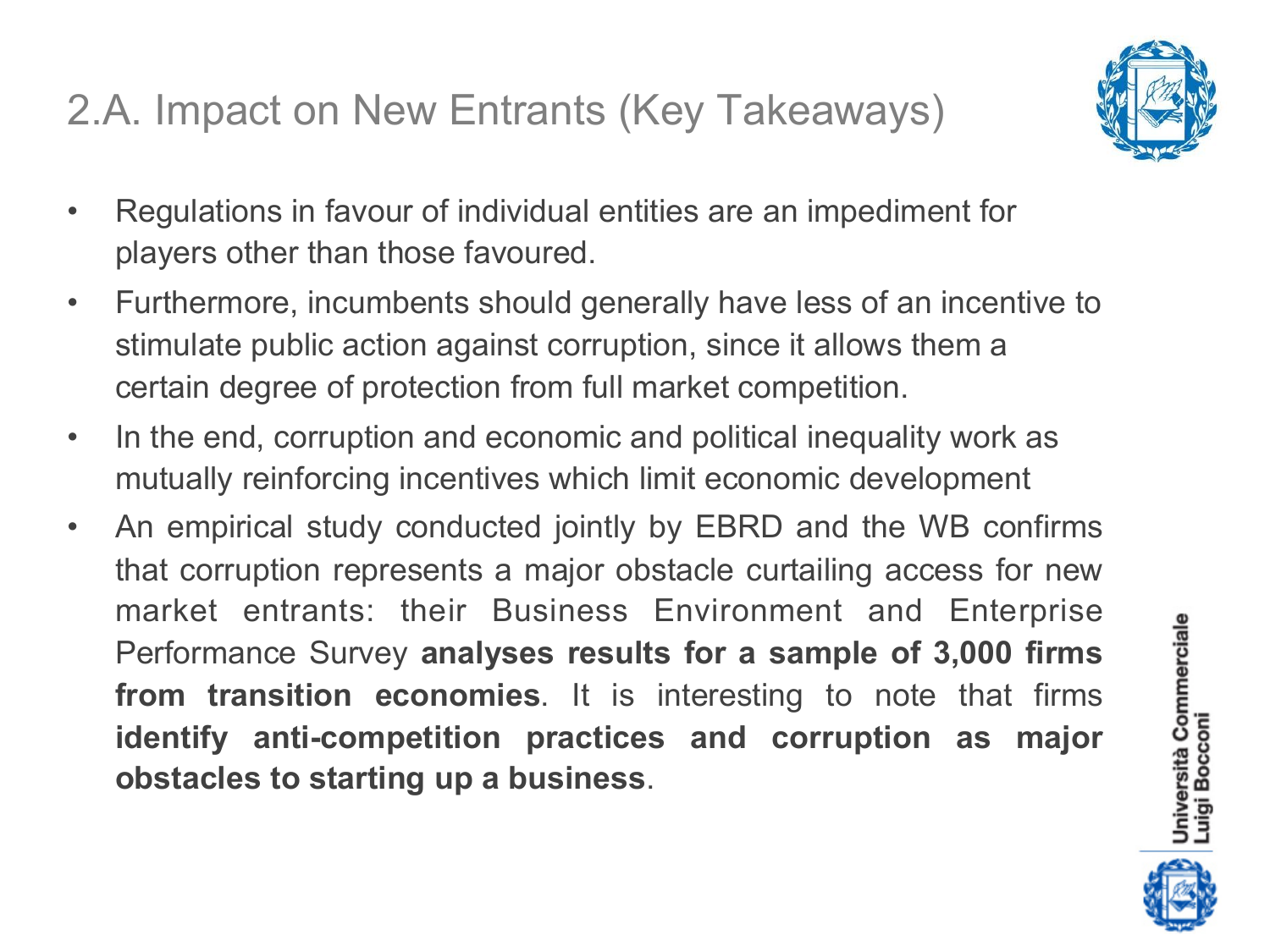

*Note*: CPI = 10 denotes the absence of corruption while CPI = 0 denotes the highest level of corruption.

*Source*: Authors' calculations based on WB Business Environment and Enterprise Performance Survey and TI data.

 $\overline{a}$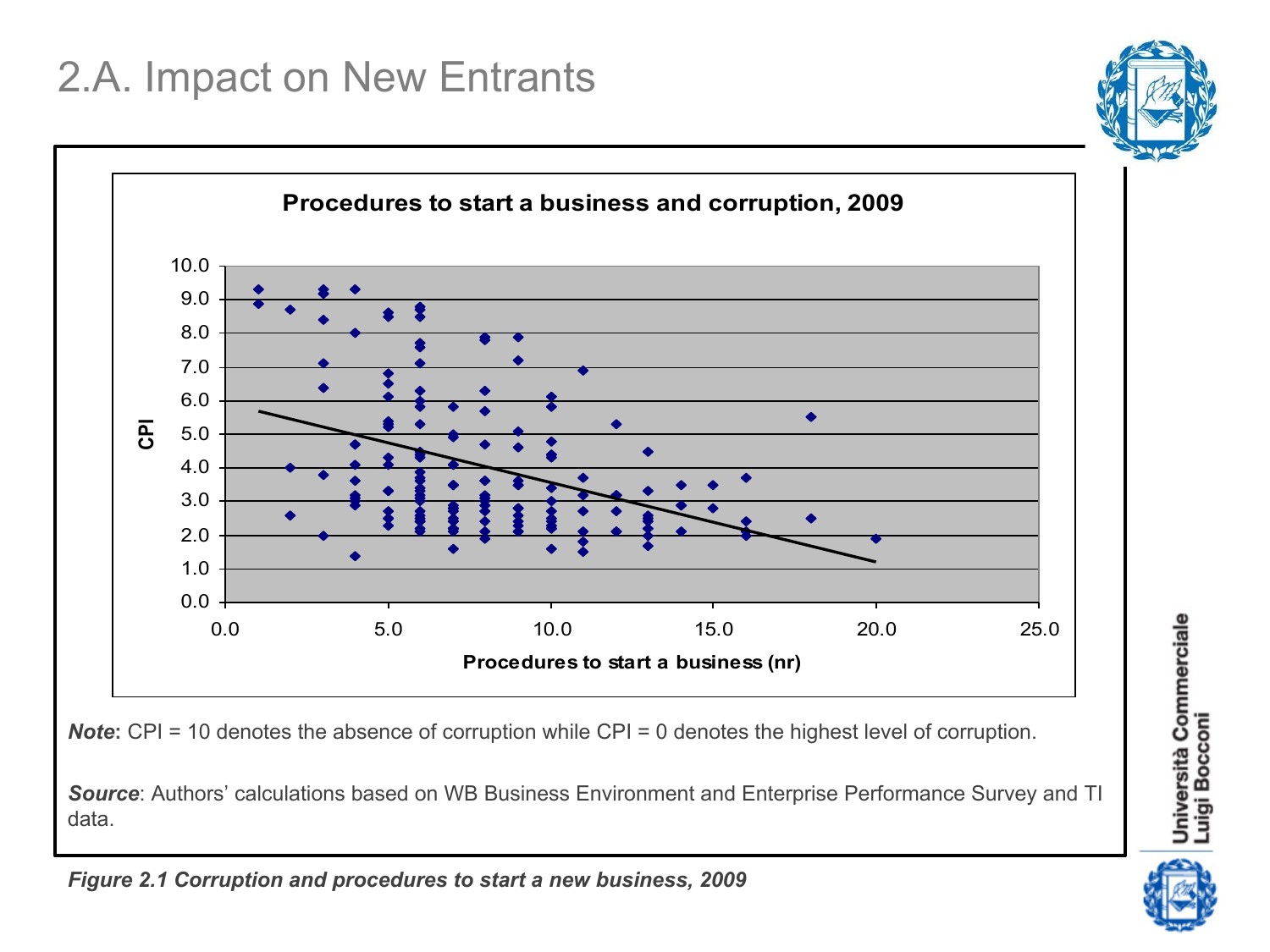



*Note*: CPI = 10 denotes the absence of corruption while CPI = 0 denotes the highest level of corruption.

*Source*: Authors' calculations based on WB and TI data.

*Figure 2.2 Corruption and days required to start a new business, 2009*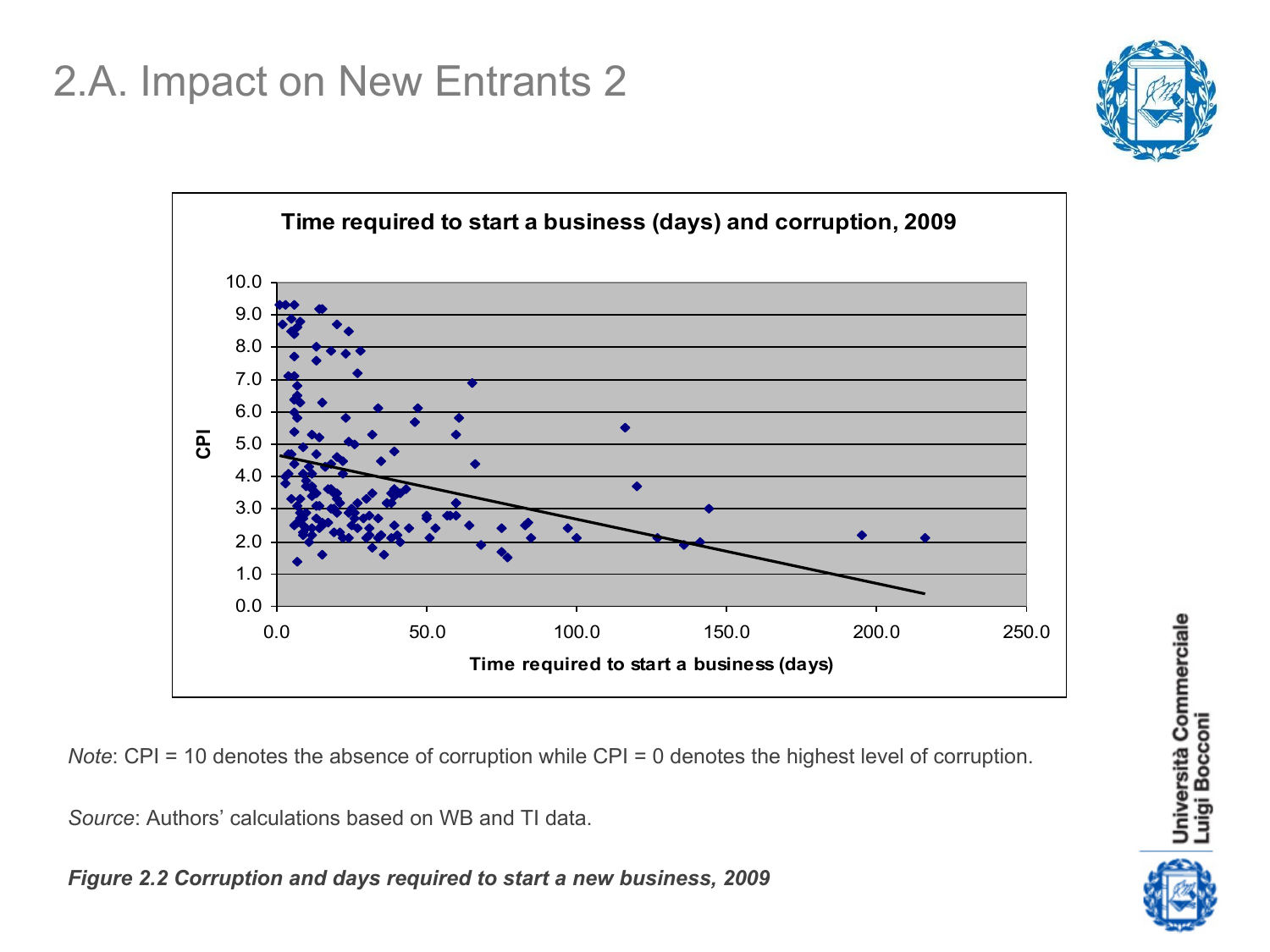### 2.A. Impact on New Entrants 3



*Note*: CPI = 10 denotes the absence of corruption while CPI = 0 denotes the highest level of corruption.

*Source*: Authors' calculations based on WB and TI data.

*Figure 2.3 Credit strength of legal rights and corruption, 2009*

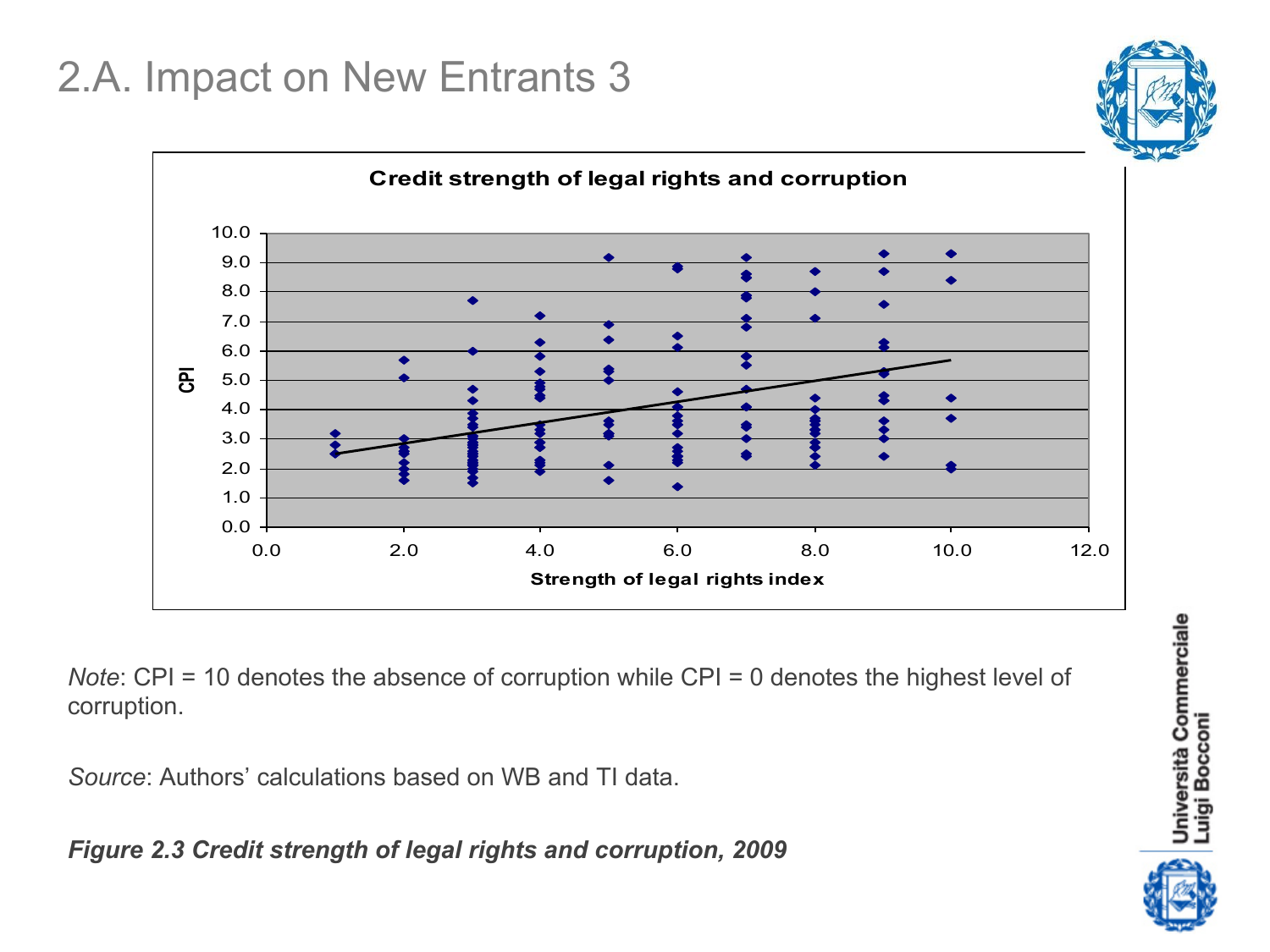### 2.A. Impact on New Entrants 4



Figure 2.1 shows that lower corruption is generally associated with the number of government regulations; the evidence indicates that governance and corruption are negatively correlated

- Over-lengthy bureaucratic procedures are generally associated with high levels of corruption. Figure 2.2. With few exceptions (specifically, Spain's average corruption is associated with a number of days that are significantly higher than the industrialized country average), this relationship is strong all through our data set.
- The credit dimension of legal rights, as part of the general quality of governance, is also a primary determinant of market entry and investment decisions: extra costs are a significant obstacle to business creation. In Figure 2.3 we show that the impact of the cost of capital on the economy and domestic corruption are correlated. We may suppose that, if the cost of capital is too high, alternative (possibly uncertain and unsafe) sources of capital may be available in the economy.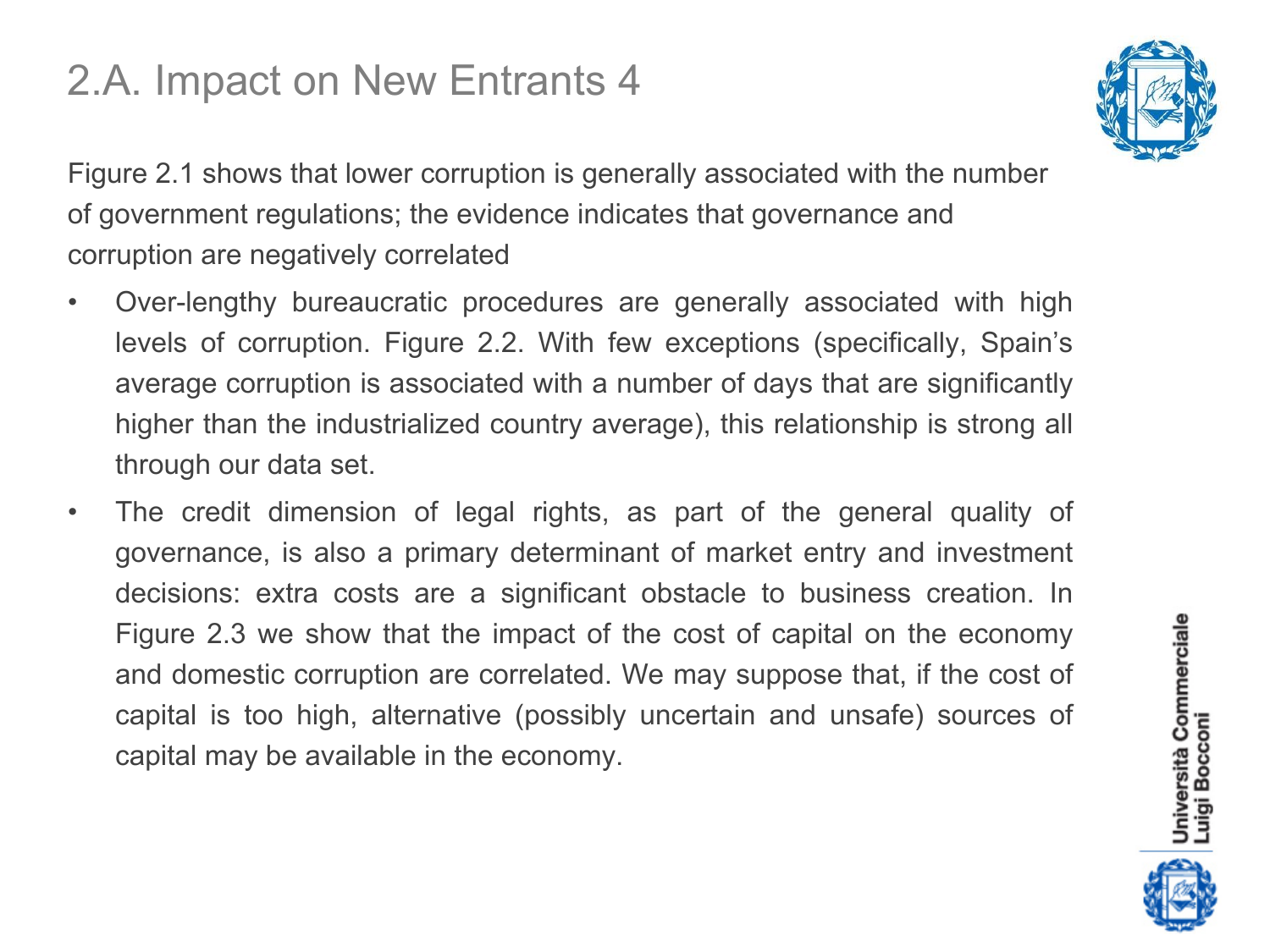### 2.C. Effects of Corruption Environments on Existing Firms (Key Takeaways)



- Creation of new 'artificial' barriers: 'in many countries (e.g., Ukraine, Russia, and Indonesia) enterprises – especially small ones – are forced by public officials to pay to make things happen or even to keep bad things from happening. Often these payments must be made if the enterprise is to remain in business' (Tanzi 2002)
- To the obvious cost of paying bribes, one has to add the more damaging in terms of overall efficiency – unnecessary delays or redtape requirements devised by public officials in order to extract bribes.
- What is more, corruption is a cost for society as a whole and acts as a structural constraint.
- Like security and crime prevention, corruption represents a fixed cost and is a major charge to corporate investment decisions.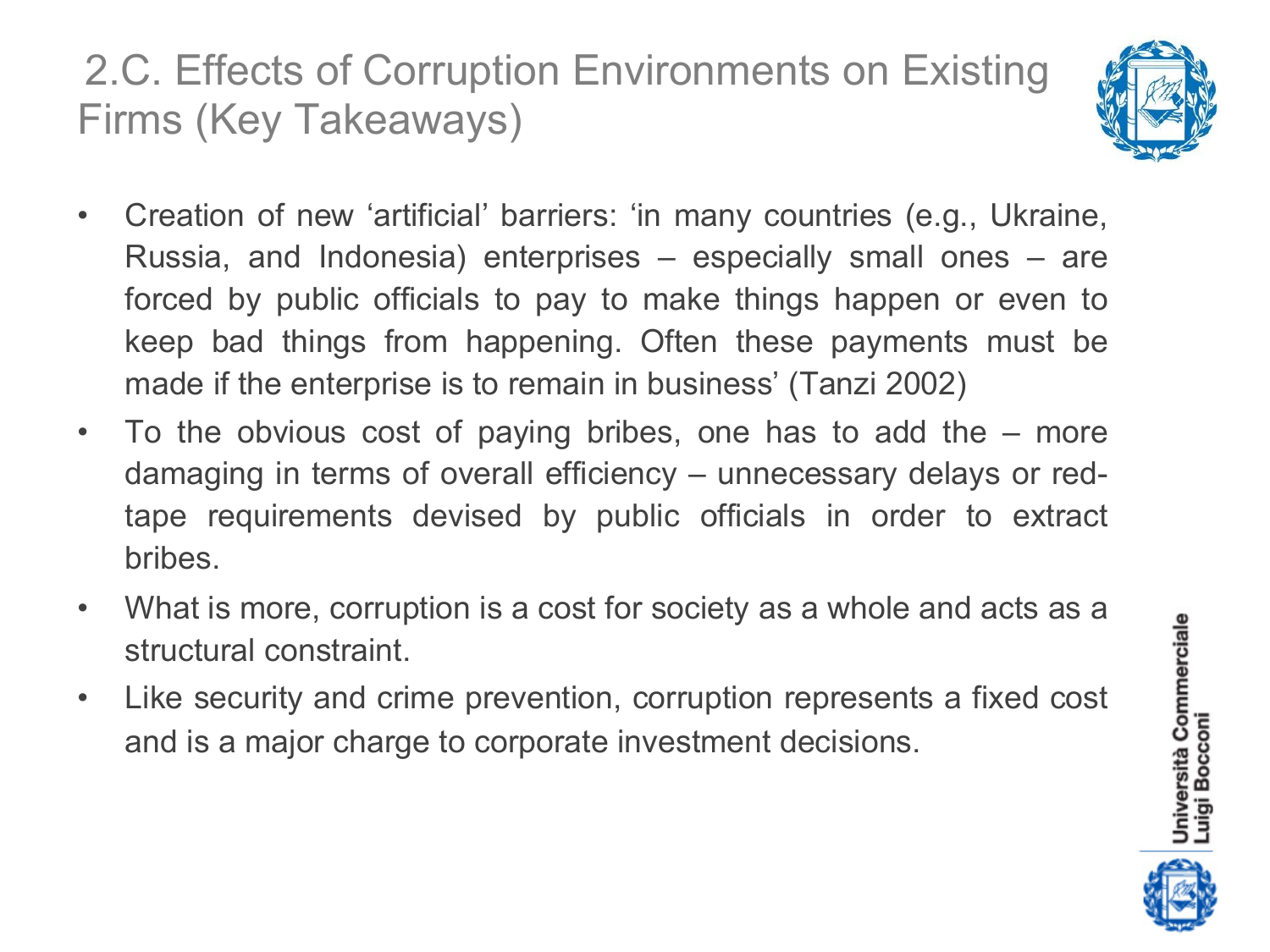### 2.C. Effects of Corruption Environments on Existing Firms (Key Takeaways)



- OECD's data related to different institutional contexts shows that State capture is perceived as the most harmful threat according to firms in Southern Asia, Eastern Europe, Asian developing countries and the former Soviet Union. Also, it represents a major charge for firms in the G7 and OECD countries, South America and the NICs.
- Only in North European countries for which CPI scores are very good – does the impact of corruption seem negligible.
- While it denotes the importance of State capture costs, we need to highlight also the importance of the costs of organized crime, including all organized corruption (i.e., administrative corruption) other than State capture. In Latin America, Eastern Europe, the former Soviet Union, Asian emerging economies, Northern Europe, and OECD countries, crime ranks second amongst all perceived costs for firms; moreover, the cost of organized crime for firms is one of the most significant for all countries, excluding Northern Europe.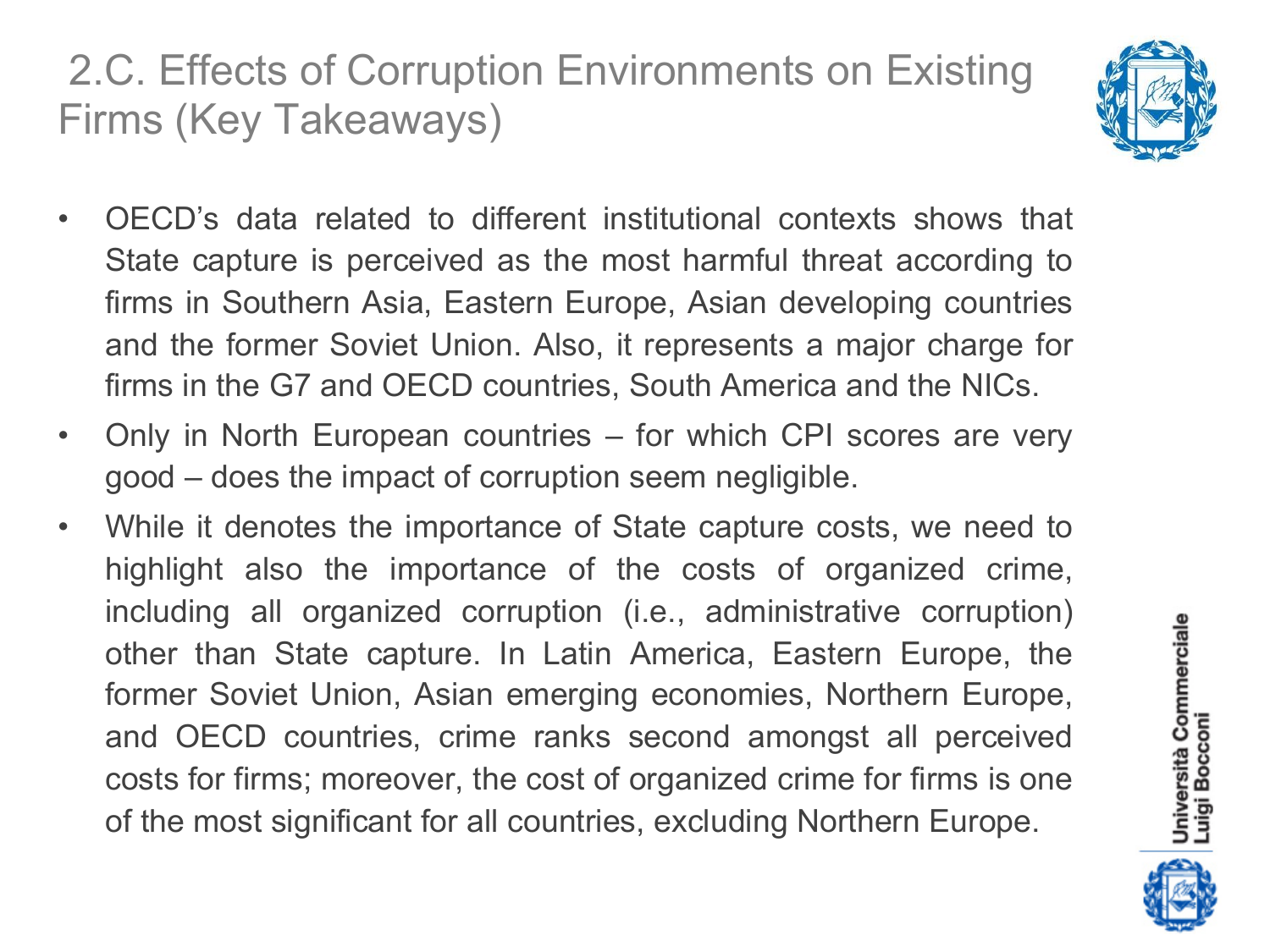### 2.D. Corruption and Regulated Competition (Key Takeaways)



- Inefficiently regulated markets are poorly competitive. Production processes are a priori distorted by inefficient resource allocation and a selection of market players that does not reflect quality parameters.
- If, on the one hand, inefficient firms or firms that are unable to meet consumer tastes can survive, provided they are favoured by distortions, on the other hand, firms not favoured by regulations may be driven out of business irrespective of their quality. Such a market does not guarantee efficiency, hence it is not competitive.
- This argument leads one to think that efficient regulation of competition and market competitiveness are positively associated.
- Evidence underline the fact that the higher the level of a country's competitiveness, the lower the corruption it experiences. (Figure 2.5 and 2.6)
- Policy implications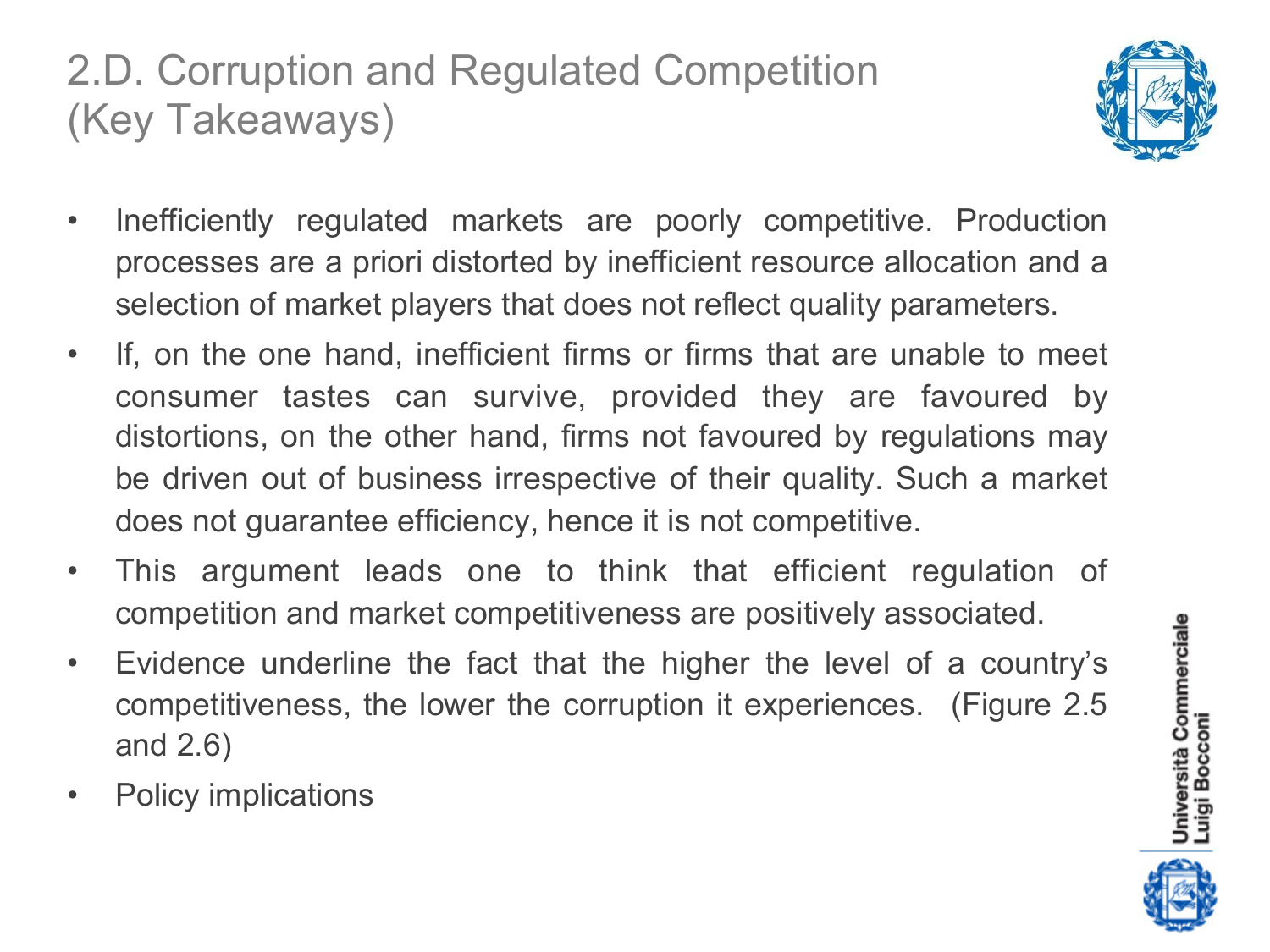

*Source*: Authors' calculations based on WEF and Global Competitiveness Index (GCI) data.

*Figure 2.5 Anti-monopoly rules and firms' competitiveness, 2009*



**Jniversità Commerciale** uigi Bocconi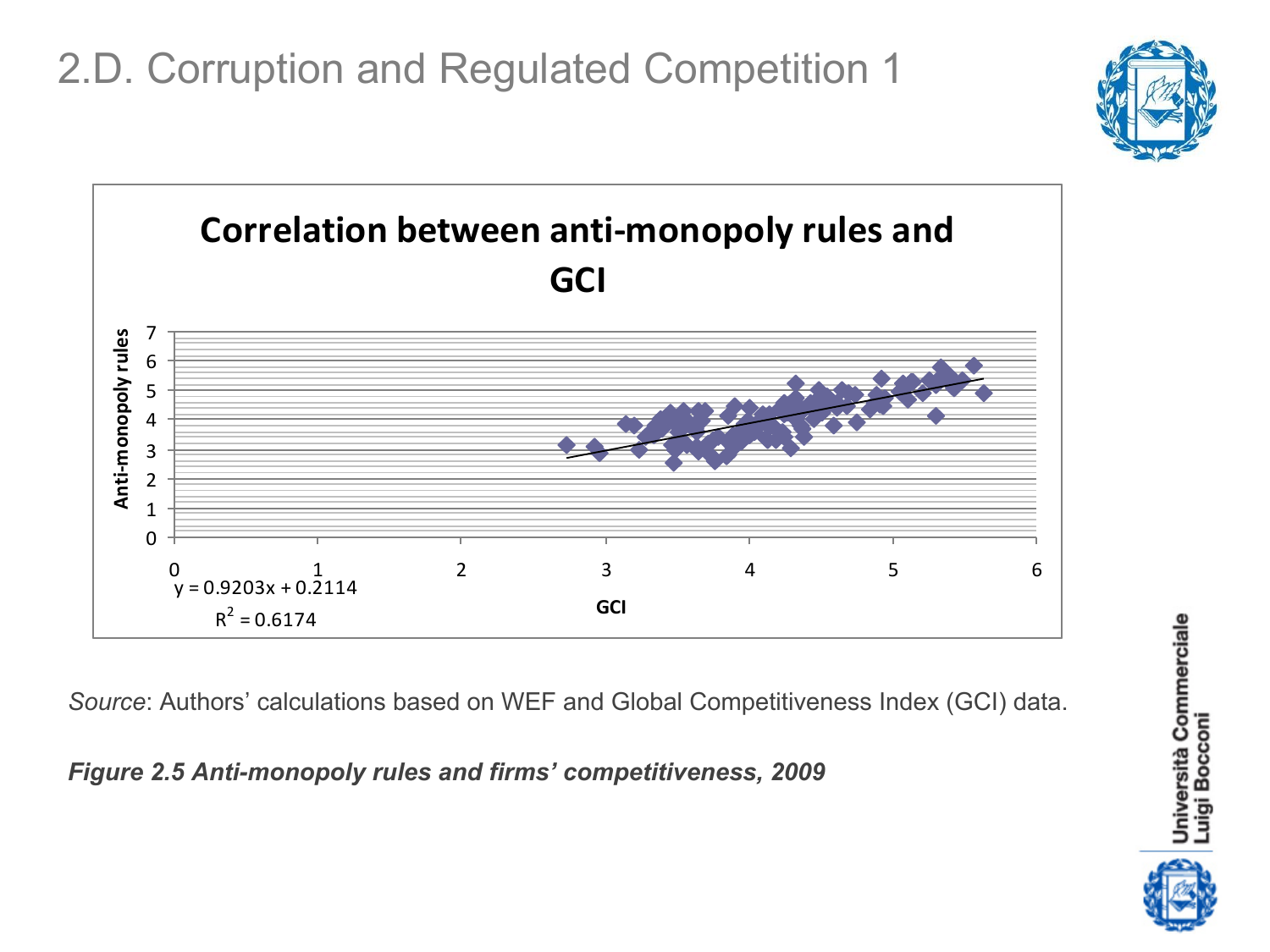



*Note*: CPI = 10 denotes the absence of corruption while CPI = 0 denotes the highest level of corruption.

*Source*: Authors' calculations based on GCI and TI data.

*Figure 2.6 Competitiveness and corruption, 2009*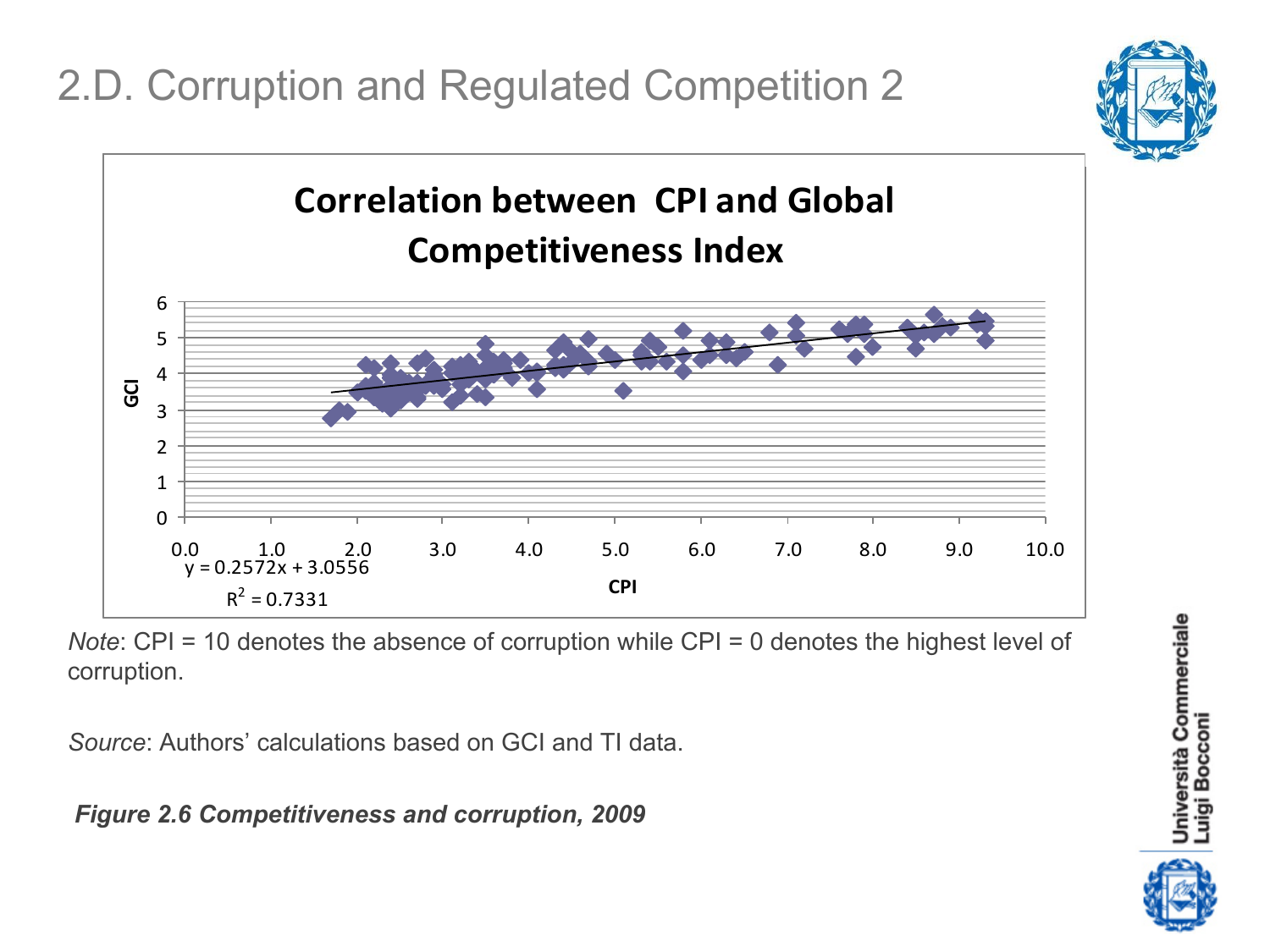# 2.E. Effects of Corruption on Different Markets (Key Takeaways)



- Environments in which there is concentrated economic or political power largely favour the development of corruption. An incentive to corruption is that the costs of prosecution are more than compensated by illegal rents.
- High levels of corruption are associated with highly capitalized sectors in which significant State constraints exist on entrepreneurial activities. For instance, in real estate development corruption exists that is associated with large contracts. In energy and telecommunications, State regulations may lead to the establishment of monopolies or oligopolies. We may also mention all industries supplying governmental products and services only, under no competition constraints: included are the defense and pharmaceutical sectors. (Figure 2.7)
- Our study shows that sectors in which corruption is higher are also those in which higher bribes are extorted. Construction is perceived as the most corrupt sector and the one where the highest amount is paid in bribes. This is also applicable to oil and gas, defense and energy.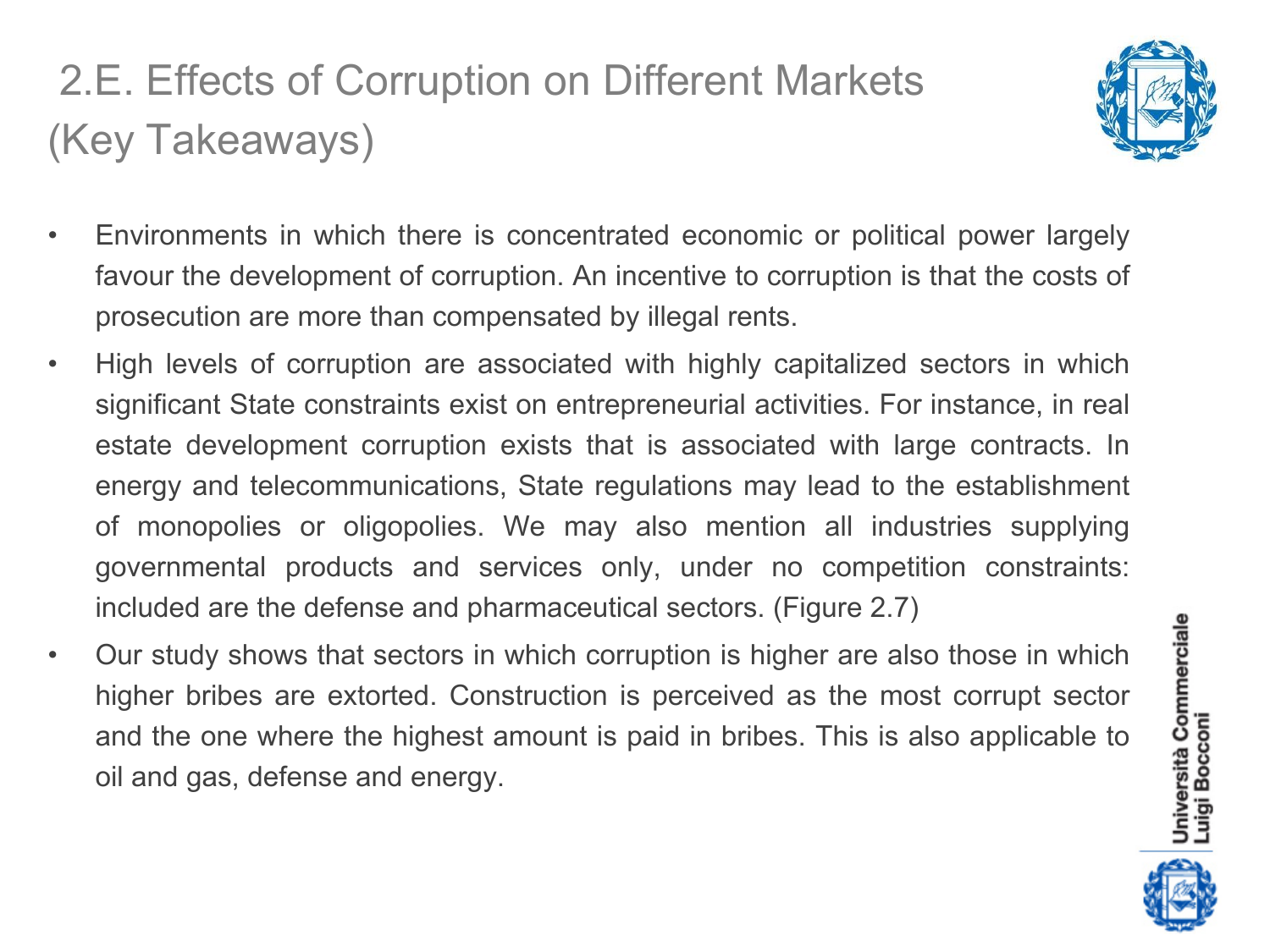### 2.E. Effects of Corruption on SMEs (Key Takeaways)

- SMEs: their peculiarity is not so much that they contribute to widespread corruption, as that they may not be able to bear its additional costs.
- The empirical study of OECD countries during the 1990s by Tanzi and Davoodi (2002a and 2002b) spells out a number of interesting aspects which lie behind the changing perception of the role of SMEs in the economy (vast number of labour force employed; relatively less capital intensive but more financially constrained than big firms; in product-vs-process innovation their survival depends on competent entrepreneurship, talented management, and the environment they face).
- The vital role of SMEs is not limited to OECD countries, but extends to transition economies and developing countries as well. Tanzi and Davoodi (2002a and 2002b) highlight that the effect of corruption is differentiated among enterprises and is particularly intense for SMEs.
- For this reason corruption acts as a brake on the engines that promote growth in most countries: obstacles to the creation and growth of small new enterprises cause economies to languish, especially in developing countries and increasingly in transition economies.
- Difficult for SMEs avoid paying bribe (examples, Uganda), and more exposed to the adverse effects of corrupted environment (e.g. Argentina, adverse impact of corruption on returns to capital)
- Policy implications

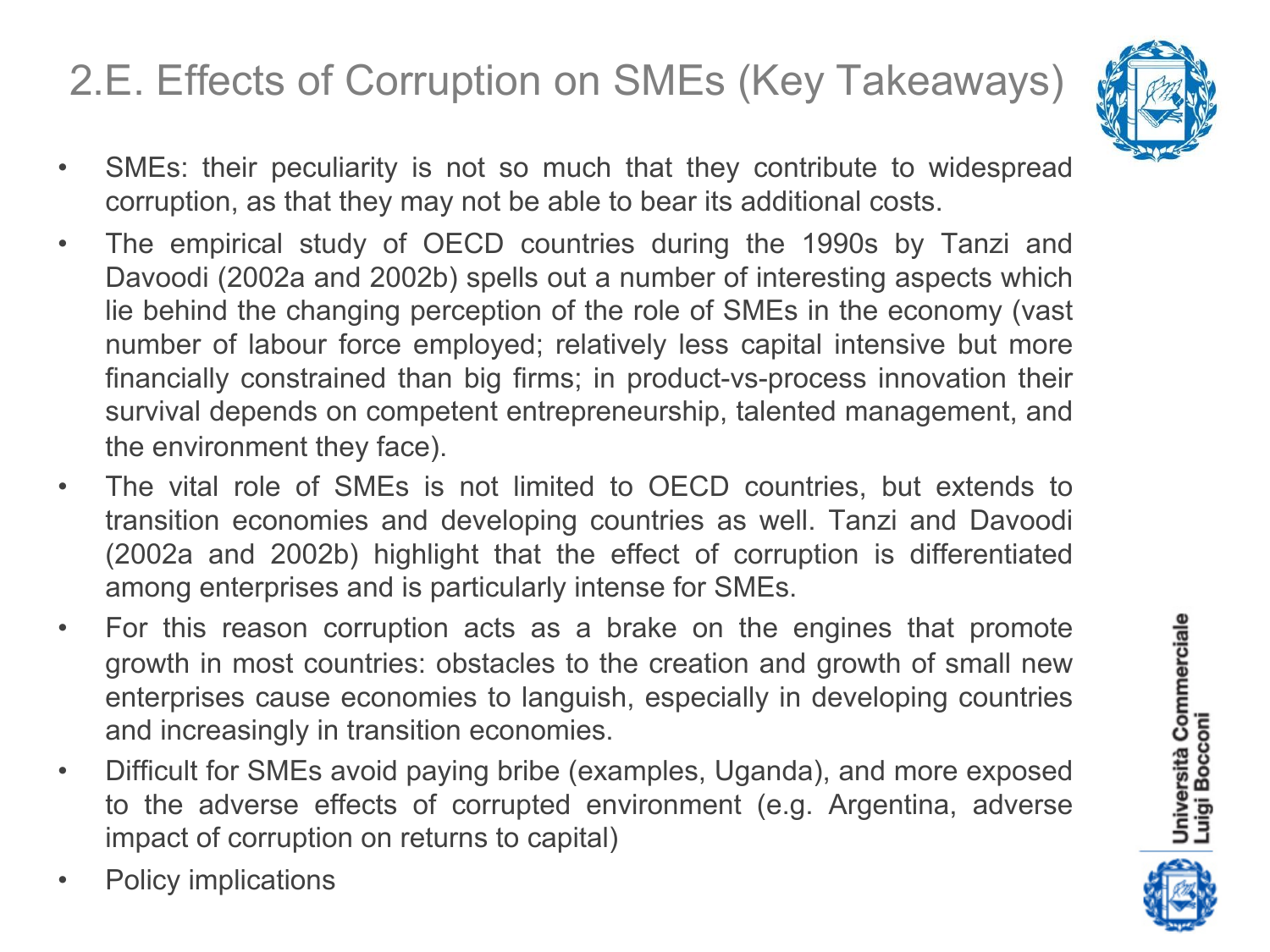### 3. Corruption and Allocation of Talents (Key Takeaways)



- The existence of markets pervaded by corruption is at the same time cause and effect of the possibility that most talented individuals will prefer rentseeking versus productive activities.
- Empirical research analyses the implications of students from 53 countries who choose to enrol in productive activities, such as engineering, versus rent-seeking-associated activities such as law. The results of regressions show that domestic corruption is adversely correlated with the choice of productive activities; there is also a major adverse impact on growth due to the allocation of talent in favor of non-productive activities.
- Individuals from affluent social groups are more inclined to choose nonproductive activities in corrupt environments; Dabla-Norris and Wade (2002) show that, if constraints exist on financial markets, individuals with income in excess of a certain critical threshold tend to favor rent-seeking. This reflects an attempt both to preserve initial wealth and, more importantly, to prevent others from appropriating this wealth.
- Endemic corruption acts as a tremendously blocking psychological factor for those who are willing to invest in their education and talent; our view is that, when strongly rooted in a given society, it has the potential to increase fear, frustration, and anger to such an extent that it can unconsciously paralyze any plan over the mid to long run of young generations and impede them from entering into the adult phase of their own lives.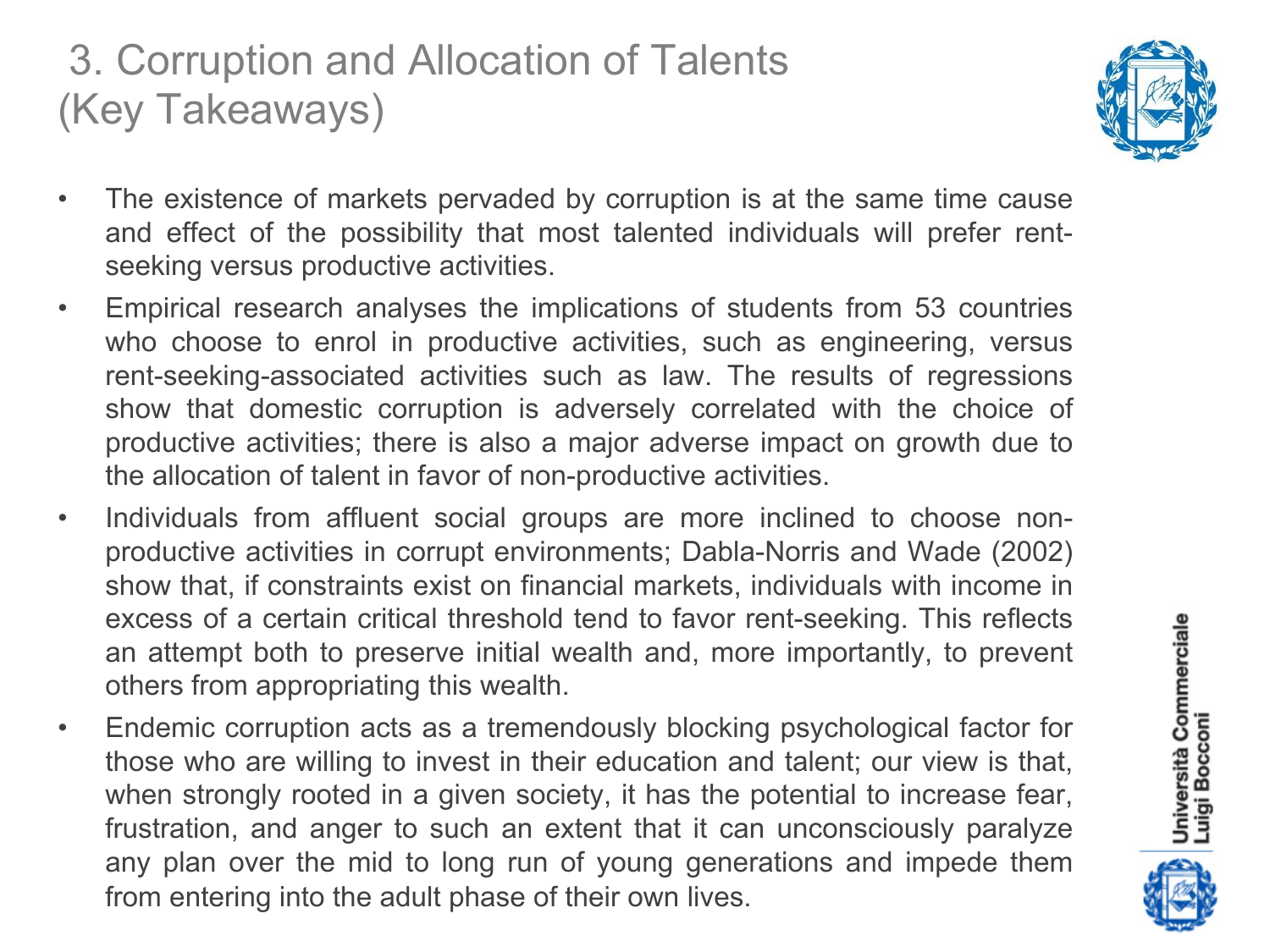## 4. Corruption and Business Environments (Key Takeaways)



- GDP and Potential Growth: use of an index of business environment quality.
- The business environment index reflects a country's existing opportunities to start new businesses; it includes such sub-indexes as market potential, fiscal policies, labor conditions, infrastructure, know-how, and, finally, a sub-index for the quality of a country's political environment.
- While it may provide no representation of a society's overall development potential, it offers a **perspective on the existing market environment**.
- Empirical evidence with respect to the relationship between a country's corruption and governance quality, and between corruption and competitiveness, respectively, indicates that corruption also has an adverse impact on the business environment.
- Arnone and Iliopulos (2005) and Arnone and Borlini (2014) present empirical evidence on the correlation between the business environment index and CPI: data show that a country's business environment quality and domestic corruption are clearly related; markets favouring the development of entrepreneurial activities are clearly the least corrupt.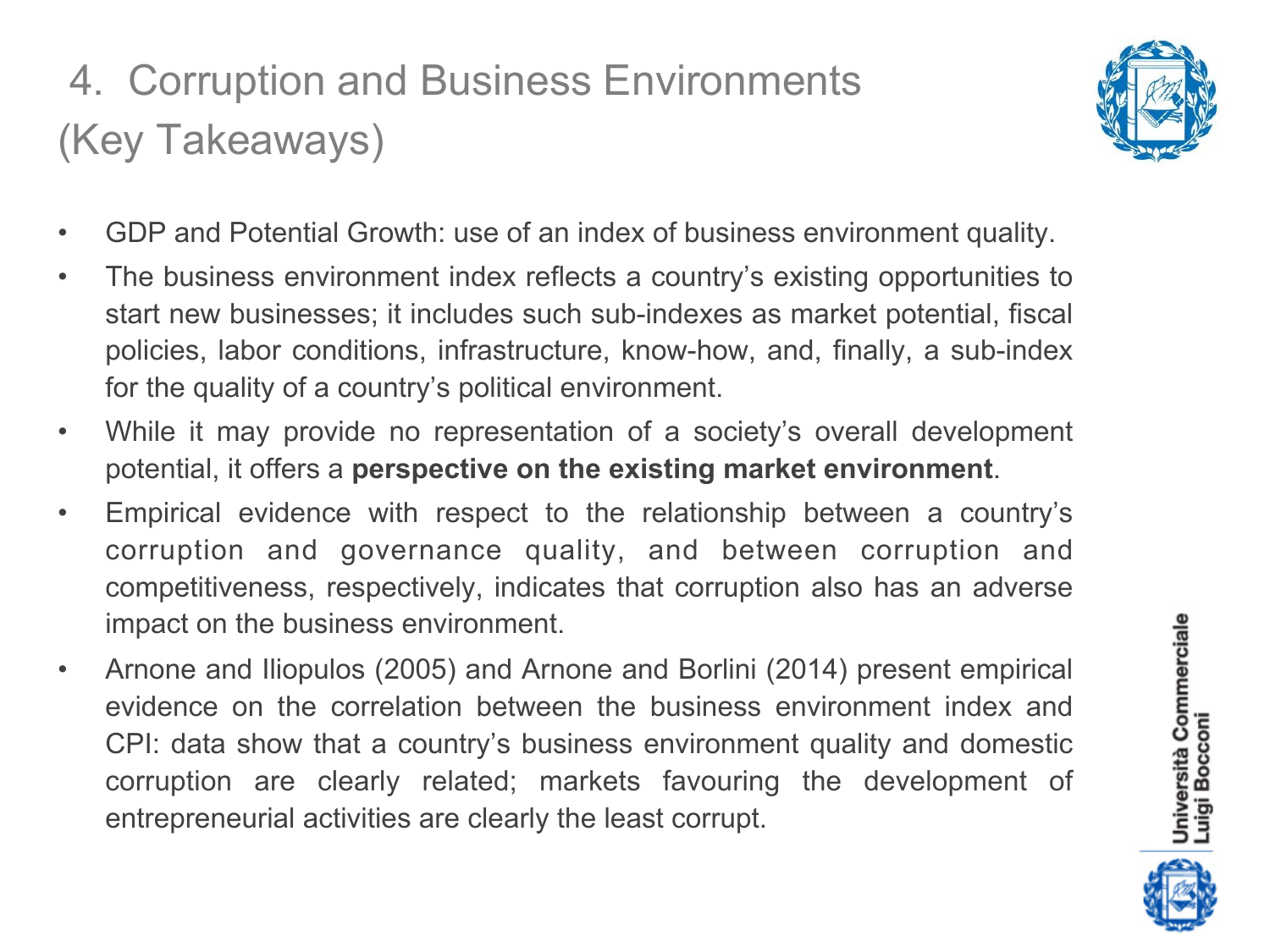Low-Cost Anticorruption Strategies: The Call for Preventive Measures and Careful Law-Making



- Public sector: e.g. anti-corruption agencies
- Private Sector: protection of whistle-blowers; avoiding perverted application of the exit/voice paradigm

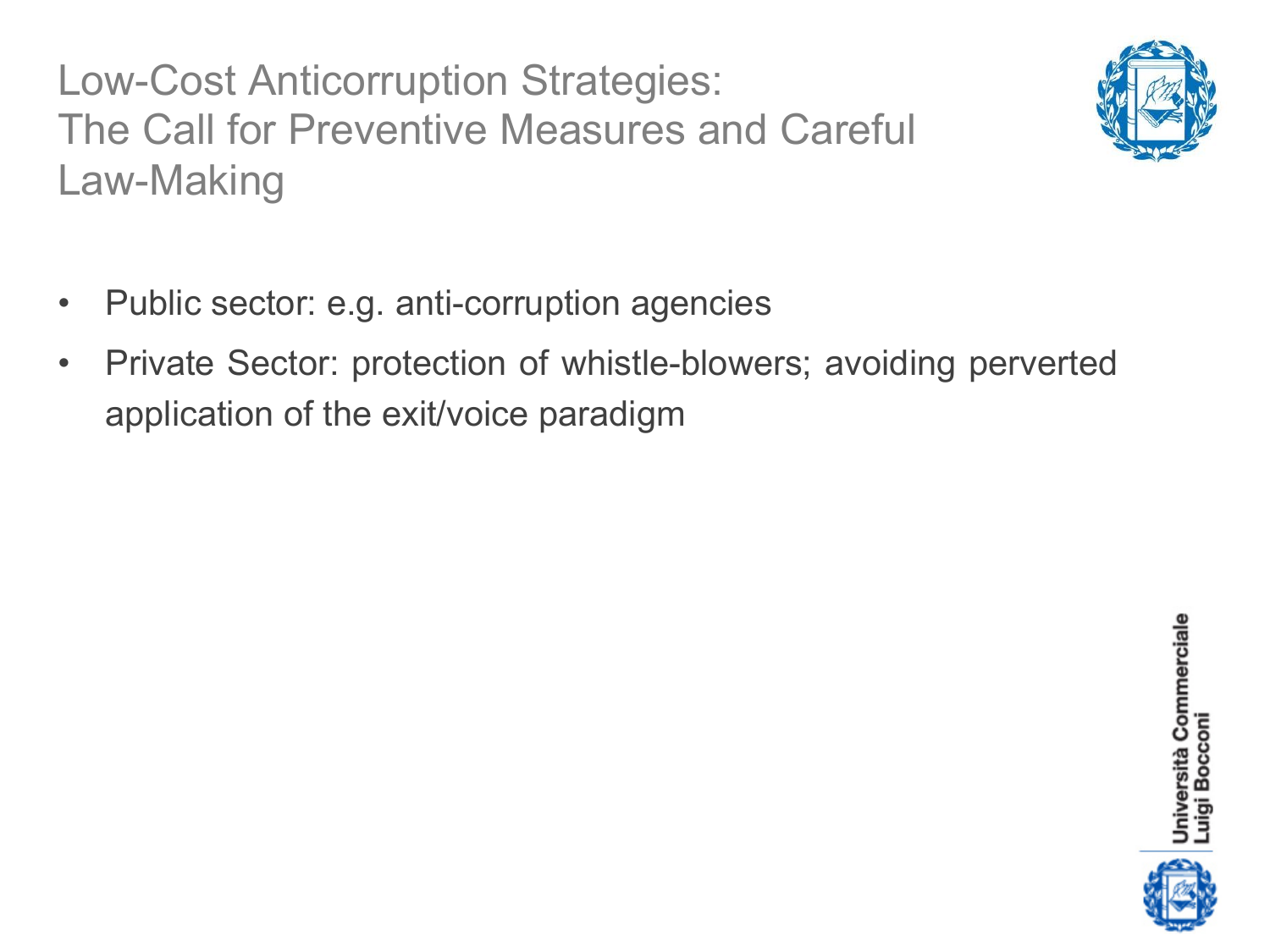### *Corruption: Markets, Competition, and Rules*

Presentation Notes (Dr. Leonardo Borlini)

#### **INTRODUCTION**

The subject of my intervention represents a corollary coming out of the book "*Corruption economic analysis and international law",* published in May.

Asserting that corruption is one of the most serious challenges to modern economic systems and societies sounds commonplace at best: it lacks power to evoke interest because of overuse. The very first part of our work evidence that corruption, accurately labelled the 'enemy within', causes serious systemic economic, institutional and social costs, and, when it hits financial markets, affects asset prices and financial supervision. It is of course beyond the limits of today seminar to account for the outcomes of the whole study for example, also by referring to the impact of corruption on macro-economic performance and financial markets. Therefore, I decided to focus on the relations between corruption, markets and competition: the stress is on corruption as one of the most serious distortions of the competitive well-functioning of modern regulated markets, which typically creates and crystallizes asymmetric business environments, where outsiders are either excluded *ex ante* or forced to exit, as well as closed social systems, where the views of those without sufficient economic or political influence or enough visibility are simply without representation. The other side of our thesis is that well regulated competitive markets are generally correlated with less corruption.

The main points can be grouped as follows:

- 1. First, from a methodological perspective I attempt to clarify what we (should) mean for a functioning and competitive market and its abysmal distance from a market dominated by corruption. This operation requires also a concise assessment of the relation between market and rules.
- 2. Secondly, I will provide you an overview of the manifold mechanisms through which corruption distorts the functioning of competitive markets and allocation of resources, with a particular stress on:
	- A) the impact of corruption on new entrants
	- B) the effects of corrupt environments on firms

C) the artificial obstacles to business that corruption may crate and the further costs and dangers it poses

D) I will attempt to show that competitive markets where anti-monopoly rules are clear and properly enforced corruption tends to be relatively small

3. Assuming that corruption has no uniform impact on all markets and all business in one market, I will provide some data concerning its variable bearing in different economic sectors, by highlighting that environments where there is concentrated economic and/or political power largely favour the development of corruption. In the same spirit I will show that impact of corruption is particularly intense for SMEs.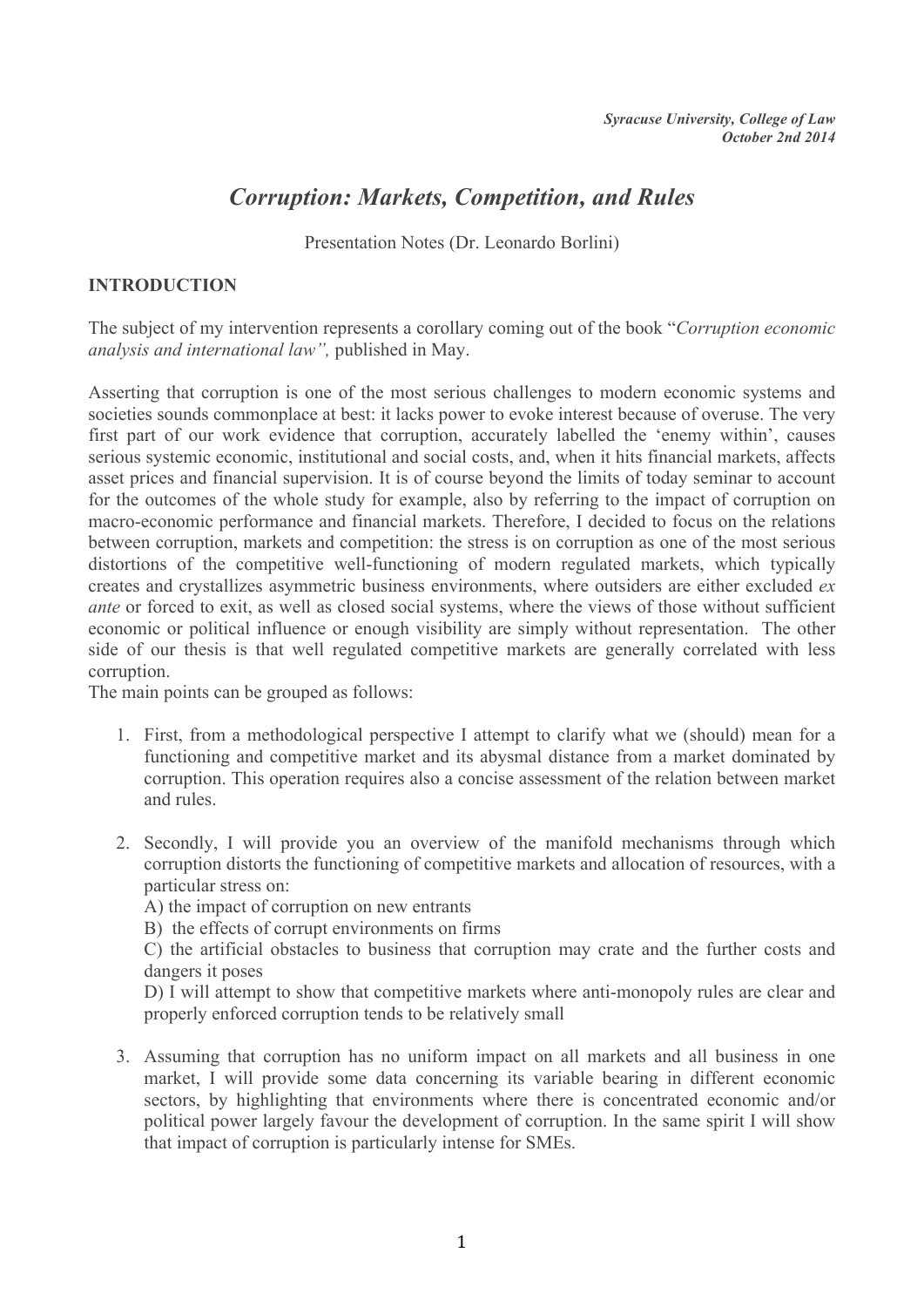- 4. Fourthly, I will spend some considerations on a issue Marco Arnone was deeply concerned about and, which, in Italy as well as in other EU countries is dramatically emerging: the effects of corrupted market on the allocation of talents.
- 5. Fifthly, though the impact of corruption on development is dealt with in the macroeconomic sections of our book, some considerations on the business environment quality as a main driver for sustainable economic growth are worth reporting in the context of the present seminar.
- 6. Finally, once showed that corruption is a significant negative externality, I'd like to account for what have been accurately referred to as 'low-cost anti-corruption strategy', i.e. prevention.

**Caveat**  $-1$  <sup>1</sup> Measuring corruption /Isolating the 'corruption factor'

<sup>&</sup>lt;sup>1</sup> As to the use of perception index like CPI, Kaufmann, Kraay and Mastruzzi (2006:1) argue that 'Corruption can, and is being, measured … by gathering the informed views of relevant stakeholders. These include surveys of firms, public officials, and individuals, as well as views of outside observers in NGOs, multilateral donors, and the private sector. These data sources can be used individually, or in aggregate measures which combine information from many such sources. Literally dozens of such sources are available, many of them covering very large sets of countries, often over time for several years. These are the only available data sources that currently permit large-scale cross-country comparisons and monitoring of corruption over time.' What is more 'since corruption usually leaves no paper trail, perceptions of corruption based on individuals' actual experiences are sometimes the best, and the only, information we have. Perceptions also matter directly: if for example citizens believe the courts and police to be corrupt, they will not want to use their services regardless of what the objective reality is. While social norms might affect what people view as corruption, in practice such cultural bias in perceptions does not seem to be very important. It is telling for example that the correlation of perceptions of corruption from cross-country surveys of domestic firms tend to be very highly correlated with perceptions of corruption from commercial risk rating agencies or multilateral development banks.' The economic part of our work builds on and expands the existing literature through the analysis and elaboration of an extensive data set of micro, macro, and institutional variables. It was mainly in the early 1990s that the economic community witnessed the emergence of cross-country, perception-based, quantitative assessment of country governance and corruption. The best-known and most referenced corruption index to date, TI's corruption perceptions index (CPI), started its annual survey in 1995. The annual CPI ranked more than 150 countries (in 2009 it included 180 countries) in terms of perceived levels of corruption, as determined by expert assessments and opinion surveys. The CPI is a questionnaire-based survey, which assesses perceived corruption on a scale of 0 to 10. Ten refers to a (perceived) corruption-free country; zero refers to countries where corruption is perceived as extremely pervasive. Shortly afterwards, the World Bank (WB) succeeded in developing a more inclusive data set covering broader governance concerns providing a better picture of the overall state of governance in a country, which is split up into six dimensions: control of corruption, rule of law (ROL), government effectiveness, regulatory quality, voice and accountability, and political stability and the absence of violence. Since corruption is often concealed (corruption is illegal, and it must therefore be kept secret) and its appreciation is inherently subjective, the measure of corruption is often a problem. Most assessments use perception-based measures of corruption. There exist many polls that measure the level of corruption. These surveys are based on different criteria. Some consist of assessments by country risk analysts based in the home country or abroad. Others are surveys of local or expatriate businessmen, while there are also methodologies based on local residents. The three most popular surveys are from the Economist Intelligence Unit, the International Country Risk Guide, and TI's CPI. Although different surveys are collected by different methods, ratings from different polls show a high degree of correspondence with each other. Treisman (2000) remarks that indices of corruption that come from surveys of businessmen conducting business in a country are highly correlated with the indices of corruption that come from surveys of the citizens in the same countries. **To sum up, although the corruption indices at issue are subjective measures of individuals' perception, they appear to capture an important conceptual framework, which manifests itself in a variety of other forms in society. From the analysis of the related literature, it unambiguously emerges that the social and economic effects of corruption are significant, pervasive and generally negative. The CPI is a sort of "poll of polls", condensing composite information from up to 12 individual surveys and ratings. The respondents are business people, risk analysts, and the general public. A country must be covered by at least three surveys to be included in the CPI. Thus, we chose this index mainly because of its comprehensive coverage, and because it incorporates the outcomes of the other major indices**.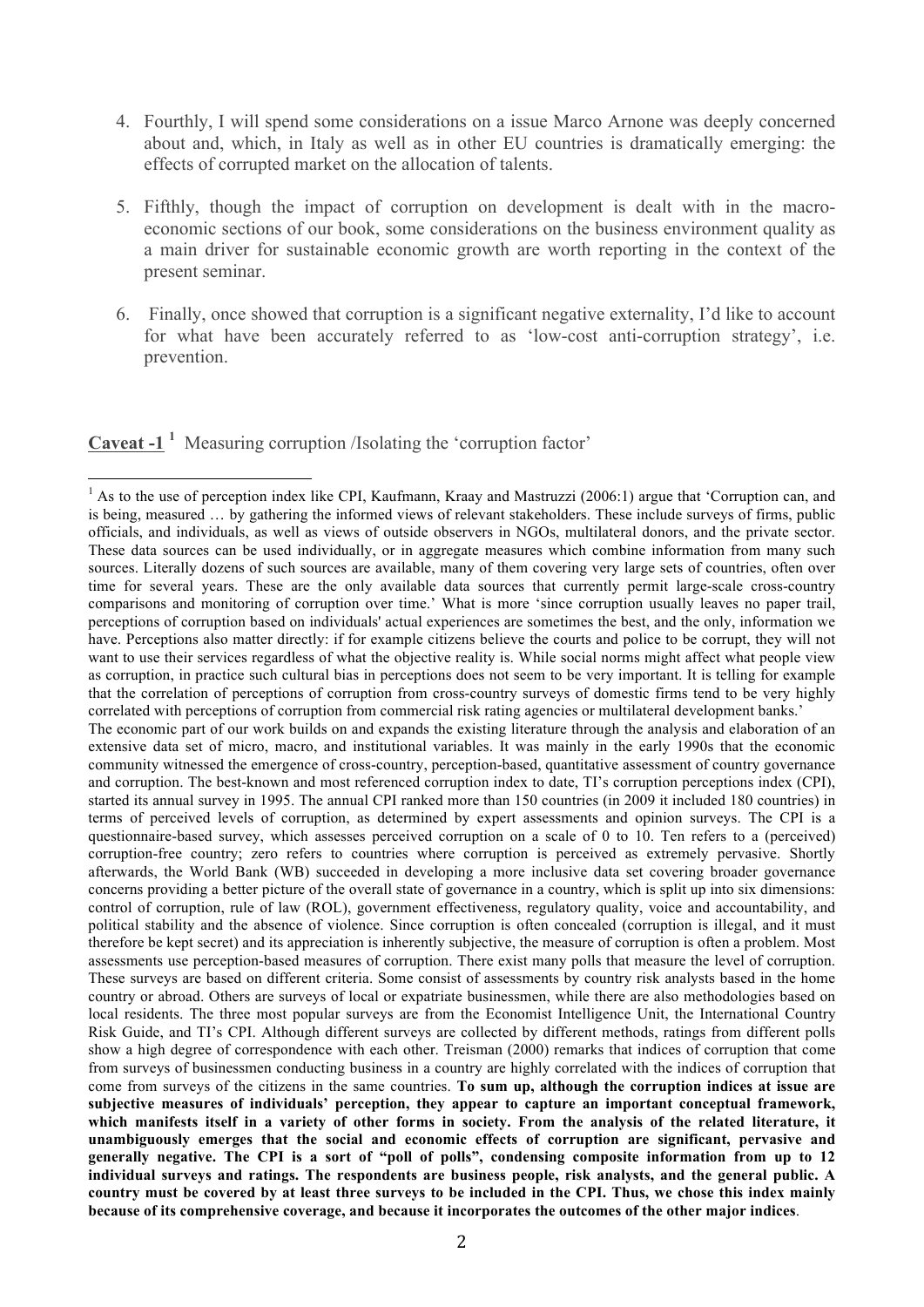#### **Caveat -22** Defining Corruption

#### 1. MARKETS AND RULES

In the economic analysis of the corruption we are predominantly concerned with corruption in the form of interaction between public and private entities, to be read in its general meaning of misuse of public power for private gains. First of all, however, we need to look at the overall, fundamental relationship between markets and rules. It is key to go deeper into market physiology so that we may understand its pathologies: that is to understand how far a market where dirty players are significant is far from been competitive and functioning.

Our take, is that far from being jungles where the law of the strongest rules, markets are a set of most sophisticated relations between producers and consumers, and between production factors, technical knowledge, and organization in time and space. Furthermore, they are also a set of relations between economic actors and social, political, legal, and civil institutions. A set of rules common to all economic actors, and their enforcement, is an essential precondition for the functioning of competitive markets, with their outcomes of efficient distribution and utilization of resources and optimal individual choices. Moreover, markets are (implicitly but inevitably) defined as part of an organized social context, where there are established commonly shared behavioral rules, with enforcement mechanisms that punish excessive deviations.

There is an abysmal distance between this idea of the market and a primitive vision – widespread and yet totally erroneous – of a market in which competition and the dynamics of birth and mortality of enterprises are mistaken for "the law of the strongest", with markets open to abuse by whoever may be wielding power. Nothing is further from the concept of market as defined in microeconomic theory: in a competitive market those who affirm themselves are as efficient, innovative and capable of organizing resources at least as well as others, while abiding with existing laws and regulations.

On the contrary, markets characterized by widespread corruption are, instead, normally dominated by operators with the least entrepreneurial capabilities, who need to break the rules, illegally impose their will, use (or be used by) political power to avoid competition. These operators may be good at rent-seeking, while they seek resources and parasitic advantages, but are not entrepreneurs as such.

<sup>&</sup>lt;sup>2</sup> Economic historical definition: 'Misuse of public powers for private gains' Legal standard is, at the same time, wider (comprise also private corruption) and narrower in that it encompass only criminal offenses as established by the main international treaties on the matter and national jurisdictions. In our legal assessment of the main international treaties against corruption we use the following ' narrow' notion of corruption (referred to as corruption *stricto sensu*), which normally denotes two specific criminal offences: - **active corruption,** that is to say the intentional offer, promise or giving of any undue monetary or other advantage, whether directly or through intermediaries, by an (*extraneus*) person to a public official, for that official or for a third party, in order that the official act or refrain from acting in relation to the performance of official duties, in order to obtain a private gain; and, symmetrically, **passive corruption,** that is to say the act of an (*intraneus*, public/private) official who intentionally acts or refrains from acting according to the performance of the official duties in order to obtain any undue pecuniary or other advantage. D) Note, however, that a broader legal notion of corruption exists and include also other offenses as established in different jurisdictions, or, even in the same anti-corruption conventions. For example, the UNCAC does not define corruption as such. It rather defines specific acts of corruptions that should be considered in every jurisdiction covered by the Convention. These include bribery and embezzlement, but also illicit enrichment, ML, concealment, and obstruction of justice. It is also worth noting that certain conduct which may be generally considered related to such wider notion of corruption are considered as criminally offences in certain jurisdictions (e.g. in Italy illegal financing of political party), while similar conduct in other jurisdictions may be perfectly legal (cfr, the notion of lobbying in the US).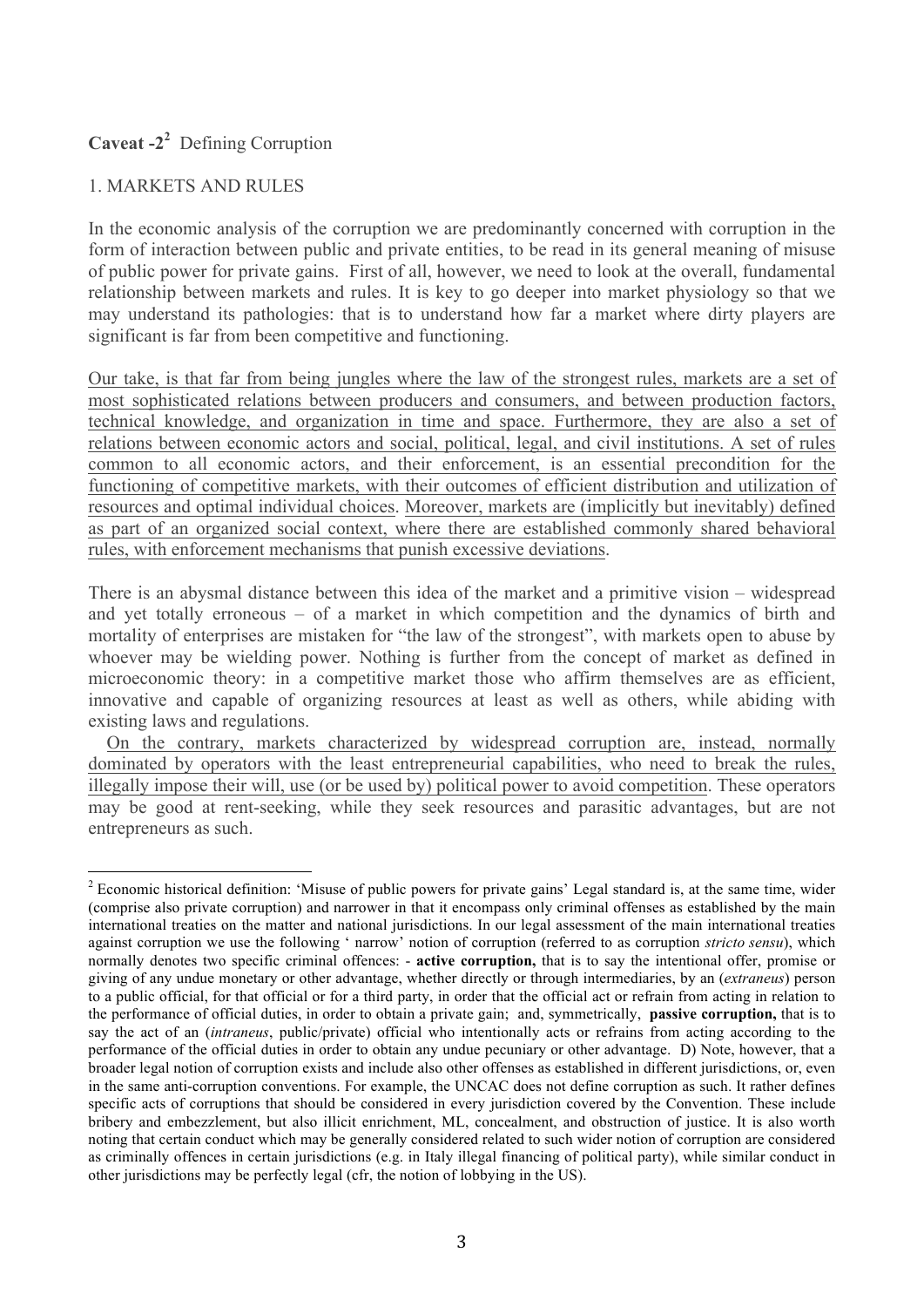Let us go back to the relationship between market and rules. We said that a set of commonly shared rules is required in a market, that is to say, no competitive market exists without its own proper legal order. Not all rules are at the same level. The example tells us that there exist rules, like ownership rights and the procedures established for their enforcement which are necessary preconditions for the very existence of a market and make it a desirable means to allocate resources, satisfy individual choices, and disseminate information. In other words, without such normative framework a market would not even exist. Such fundamental rules are not up for bargaining – less so for the bargaining of few individuals rather than all, as is typical with cases of corruption. To give an example, in the aftermath of the fall of the Soviet Union and the birth of new countries, ownership rights, while enjoying legal recognition, lacked *de facto* enforcement. Appropriation of resources became a possibility as opposed to voluntary market exchange. In such conditions no price is determined that is significant for transactions, nor is there any free market at all.

Similarly, in areas where there is strong criminality, actors in the market may come under pressure or be forced to exchange their goods or services by whoever may use threats to secure profitable businesses. Clearly, also in these conditions there are no voluntary transactions nor do prices have any economic significance.

Moreover, dirty players jeopardize the survival of competitors who play by the rules: a paradigmatic and, unfortunately, rather frequent case in (also developed) economies which happen to be infiltrated by criminal organizations is that of hybrid conglomerate actors which operate in both legal and illegal markets. One who bids for a contract and has dirty money available may win that contract because dirty money costs less than clean money, and allows total average lower costs: in calculating the cost of that money one has also to deduct the extra-profit represented by laundering it. $\frac{3}{2}$ 

The arguments above show how the concept of rule of law (ROL) logically precedes that of market. As mentioned, markets are (implicitly but inevitably) defined as part of an organized social context, where there are established commonly shared behavioral rules, with enforcement mechanisms that punish excessive deviations. <sup>4</sup>

Also, whenever players violate the rules, the logical desirability of the market as we discussed earlier – that the market is an efficient mechanism for allocating resources, an instrument to realize optimal individual choices, and a mechanism for defining prices as a synthesis of the information that is sufficient to make economic decisions – loses its foundations. In this scenario, equality no longer exists between all players. There is no assurance that whoever emerges is the best from an economic point of view: the market no longer guarantees efficiency or optimality or informative prices.

Finally, in a competitive market the principle of freedom has ultimate value, embodied in the concept of consumer sovereignty: individual choices based on individual preferences and budget constraints, and freedom from third-party directions. In a market in which certain players use illegal means to secure resources and opportunities, the market might fail to satisfy the demand of clean players, who will suffer a limitation on their freedom.

<sup>&</sup>lt;sup>3</sup> Therefore, an organization, which runs both licit and illicit activities, may be looked at as a sort of a hybrid conglomerate having a clear and substantial interest in cross-subsidizing its licit activities with the profits of its illegal business. Phrased differently, such a peculiar conglomerate has an extra-cost to take into consideration regarding its illicit branch (the cost of laundering its illicit profits) and, simultaneously, an extra-profit achievable by carrying out its licit business (the amount of money it eventually has at its disposal after laundering the illicit profit through the licit branch of its conglomerate business). By focusing on the licit part of its business, one may note that such economic actors have a wider spectrum of financial resources at their disposal than their "clean competitors": clean players do not have illicit funds being invested and laundered. Hence clean players are impaired or excluded. When this happens on a regular basis, clean players may see their position weaken until they are driven out of business. Dirty players come to dominate the market. This market is not a competitive one.

<sup>&</sup>lt;sup>4</sup> In a mistaken market-biased vision of society in which the market devours a social organization and its rules, while it violates and bends them to the (mistaken) idea that everything is exchangeable and has a price, the market destroys itself.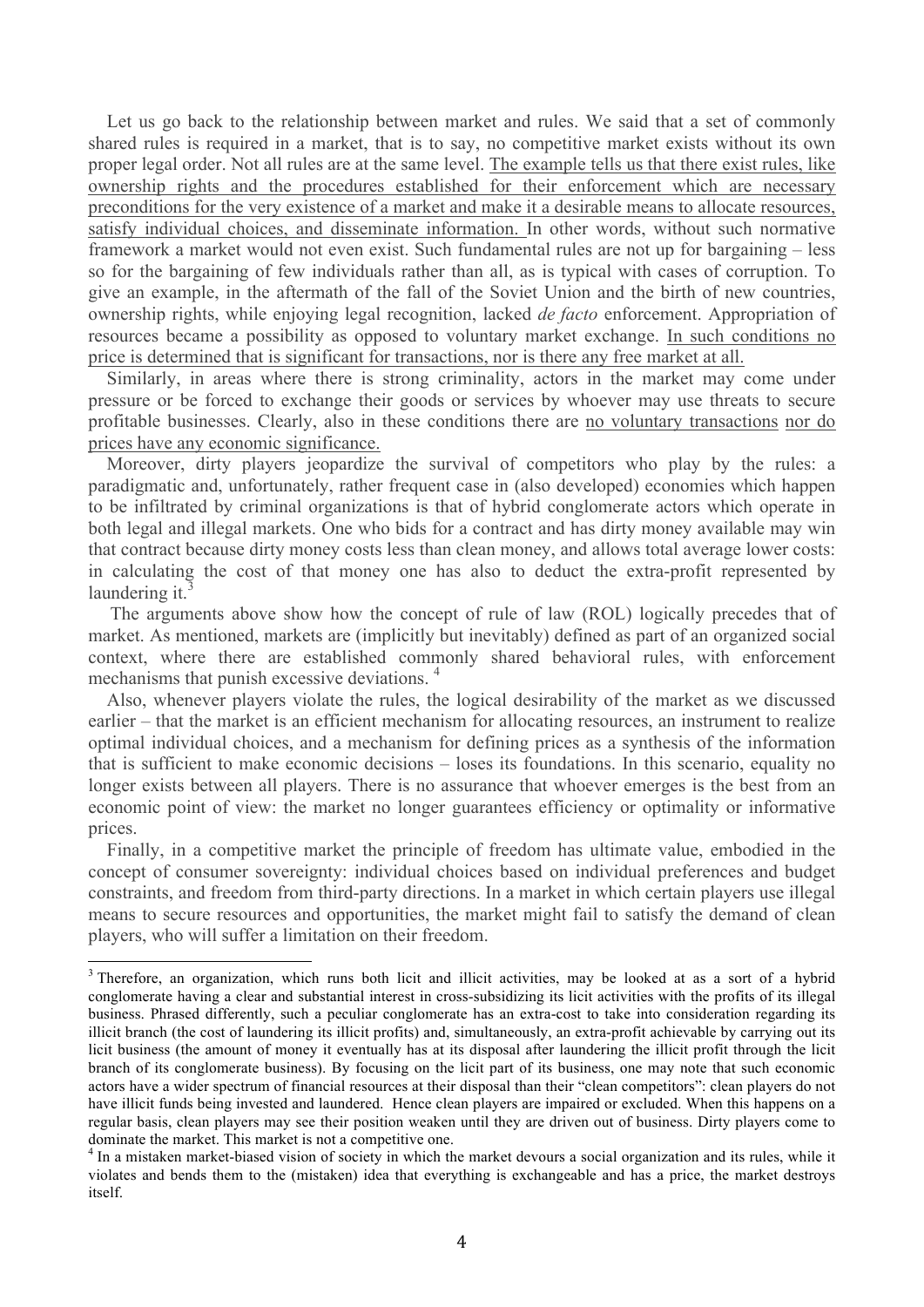#### 2. CORRUPTION AND DISTORTIONS OF MARKETS

The mechanisms through which corruption distorts the functioning of competitive markets and allocation of resources are manifold. I start by accounting for some of the most remarkable in general terms and, then, I respectively analyse the impact of corruption on new entrants and existing firms.

Given the complexity of the phenomenon, **no single direct cause exists that may determine widespread corruption;** however, **certain public sector activities may provide a suitable background for the development of corruption.** Included are **licensing regulations, taxes, public spending, party finance**, and **all activities that are inherently discretionary**, or characterized by a concentration of political and economic power.<sup>5</sup>

Market functioning may be subject to distortions that limit free competition: corruption **challenges market competitiveness in terms of productive efficiency, allocative efficiency, and dynamic efficiency**. 6

By its very nature, **corruption generates** an **asymmetric context** where competitors are excluded and – like stakeholders, whose interests are the opposite of those subjects involved in corrupt operations – do not find any means of licit and substantial representation.

Coming to the ultimate values at the root of competitive markets – which are realized when individual choices based on individual preferences and freedom from third-party direction – whenever certain players may resort to illegal means to secure resources and opportunities, the market is likely to fail to satisfy **consumers**, who **will suffer a limitation to their freedom and choices.**

If used to maintain a certain market or business, **corruption endows dirty players with a way of excluding rivals that is potentially far more effective than the most brazen forms of hardcore cartels and attempts at monopolization**: corruptors jeopardize the survival of competitors who abide by the rules, and, as a consequence, cause economic inefficiencies similar to those of serious antitrust violation.

Corruption also **affects** the fundamental role of government in the areas of **protection of property rights and enforcement of contracts**. This may not only severely distort the market mechanism, but also harm, more generally, the role of the fundamental social institutions upon which the correct functioning of the market mechanism is grounded. Nor is the damage limited to the private sector. Corruption also raises the cost of government projects through inefficient allocation processes, whereby government contracts and concessions may not be awarded to the most efficient bidders if those firms are unwilling to pay bribes.

Furthermore, corruption can **lower the quality of public projects and services**, since a contract is likely to be awarded so as to maximize the gain of the corrupt official instead of optimizing social benefits. The quality of service can suffer even more where contractors make payoffs to cut corners. Let us refer to the case of a corruptor who bids for a contract and has dirty money at his disposal.

The **case of the TSKJ Consortium** (Chapter 8 of the book) involving some of the major world oil companies, allegedly culpable of systemically paying bribes to Nigerian high officials in order to award engineering–procurement–construction (EPC) contracts in Bonny Island, is a typical case of a supranational cartel which, by means of transnational corruption, succeeds in winning the competition for highly profitable markets and excluding rivals which play by the rules.

Also, corruption can likely cause a concealed and yet extremely inefficient and **asymmetric compartmentalization of the relevant market.** Corruption splits up the market into two segments: a hidden and highly profitable corrupt market which is restricted to a variable bunch of insiders, on

<sup>&</sup>lt;sup>5</sup> Corruption may significantly influence both resource allocation and domestic product distribution: because of this, both private and public activities may experience major efficiency losses.<br><sup>6</sup> Efficiencies that, as widely recognized by the microeconomic mainstream – Krugman et al. (2007); Fumagalli and

Motta (2008); Motta and Ruta (2008); Kip Viscusi and Zeckhauser (2005) – represent the main parameters adopted by analysts to measure the health of markets.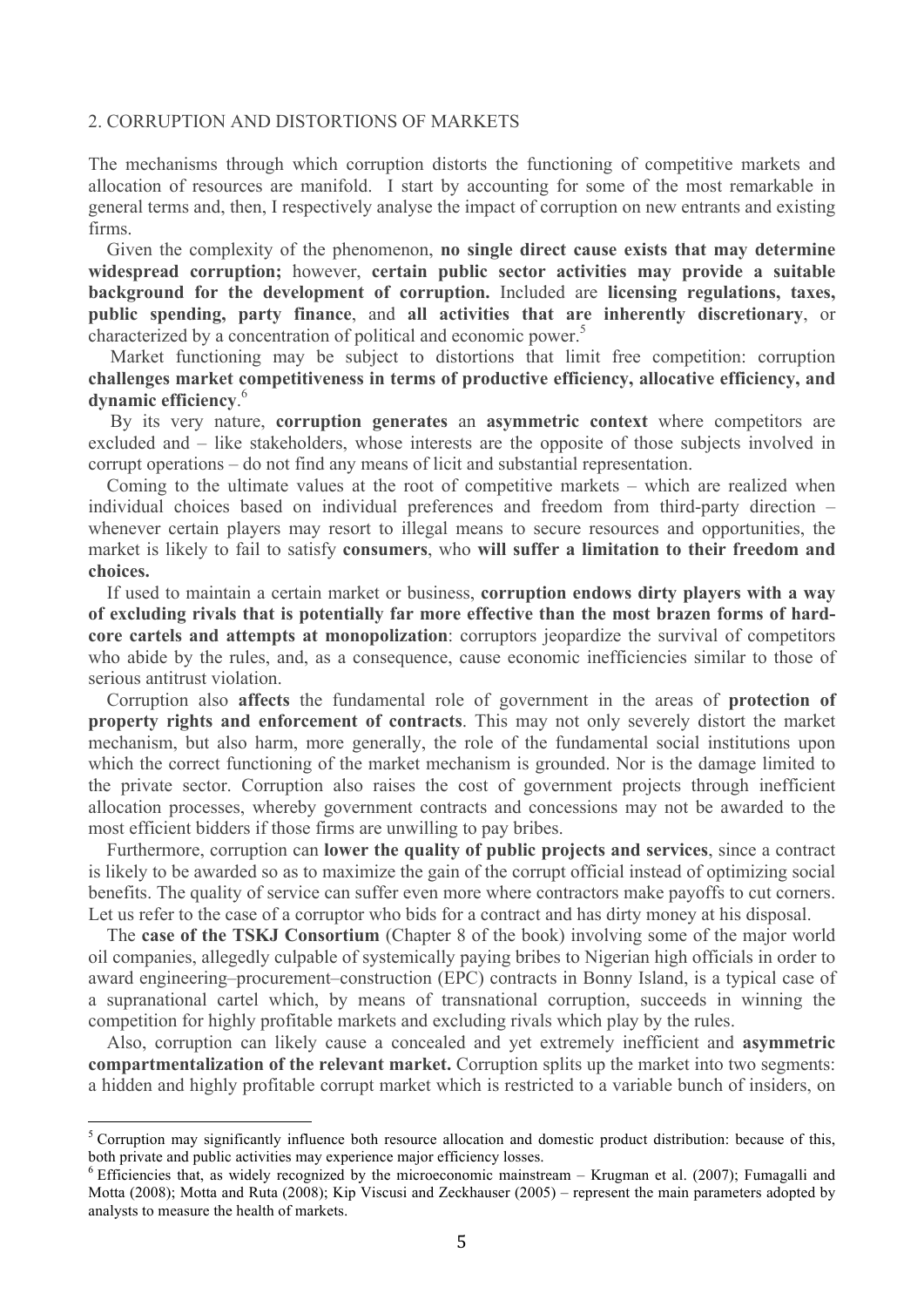the one hand, and a licit open market, the operators of which ultimately bear the costs of the former, on the other.<sup>7</sup>

**Corrupt firms**, and firms belonging to well-organized criminal organizations (examples of which abound in China, Colombia, Japan, Italy, Mexico, Russia, and several African countries), **may also** *cross-subsidize* **their economic activity in another markets by resorting to extraprofit extracted in a certain market through corrupt conduct**, acting similarly to dominant firms abusing their strength in a certain market to secure the exclusion of competitors in a related market (a type of conduct familiar to antitrust scholars and practitioners). In such a case, the competitive process is distorted in two different markets.<sup>8</sup>

#### **2.1. Impact on New Market Entrants**

Coming to the impact of corruption on **potential competition** (a key determinant for **open markets**), **corruption may seriously hinder the entrance of new firm**s.

The close association between low quality governance and corruption is of particular significance with regard to new market entrants. Market regulation has a strong impact on both the conduct of business and market entrance decisions: it has a role in selecting market players. Regulations and requirements that are necessary to conduct a business aim at guaranteeing that markets function with full respect for competition and the ROL**.**

Nevertheless, **regulations in favor of individual entities have the opposite effect and are an impediment for players other than those favored.** Furthermore, incumbents should generally have less of an incentive to stimulate public action against corruption, since it allows them a certain degree of protection from full market competition. In the end, corruption and economic and political inequality work as mutually reinforcing incentives which limit economic development. While players who are not favored may either exit their business or never start a new one, this has negative effects on society as a whole, slowing economic growth and development processes. Where would-be entrants are potential innovators, the consequences in terms of the impairment of dynamic efficiency and technological innovation are self-evident.

The results of an empirical study conducted jointly by the European Bank for Reconstruction and Development (EBRD) and the WB confirm that corruption represents a major obstacle curtailing access for new market entrants (Tanzi and Davoodi 2002a); their Business Environment and Enterprise Performance Survey analyzes results for a sample of 3,000 firms from transition economies. It is interesting to note that firms identify anti-competition practices and corruption as major obstacles to starting up a business. Our arguments below help illustrate these results.

New business creation and efficient market regulation are positively associated. It appears that if, on the one hand, market functioning is not ensured by the market per se and must be protected

<sup>&</sup>lt;sup>7</sup> In this respect, Della Porta and Vannucci (2007) posit that the corrupt market may have a high degree of institutionalization and be endowed with rules and reliable intermediaries easing and stabilizing the relationships between its insiders at the expense of the competitiveness of the licit market.

<sup>&</sup>lt;sup>8</sup> Further considerations should be devoted to the interaction between market regulation and open market. State regulators determine many characteristics of the economic environment in which players interact. With no regulatory system to protect the functioning of free competition, markets per se may ensure no efficient resource allocation. Market failures structurally limit the possibility that the conditions necessary for efficient competition may endogenously materialize. Also, a social ethic, chosen via a political process and requesting solidarity, inclusion, or other meta-economic characteristics, may require State intervention (e.g. in the healthcare sector; Cheng and Reinhardt 2012): competition per se may not ensure that the equity principle is upheld. State regulation is inherently discretionary. As such, it reflects the expertise and moral qualities of lawmakers. As discretion and strong economic interests favor power abuse, those laws that should guarantee good market functioning may be designed instead to favor specific groups or individuals. Distortions arising in this respect may affect both public and private sectors and influence resource allocation, production or (re)distribution. Also, requirements or regulations that are either excessively restrictive or complex may prevent access to new market entrants.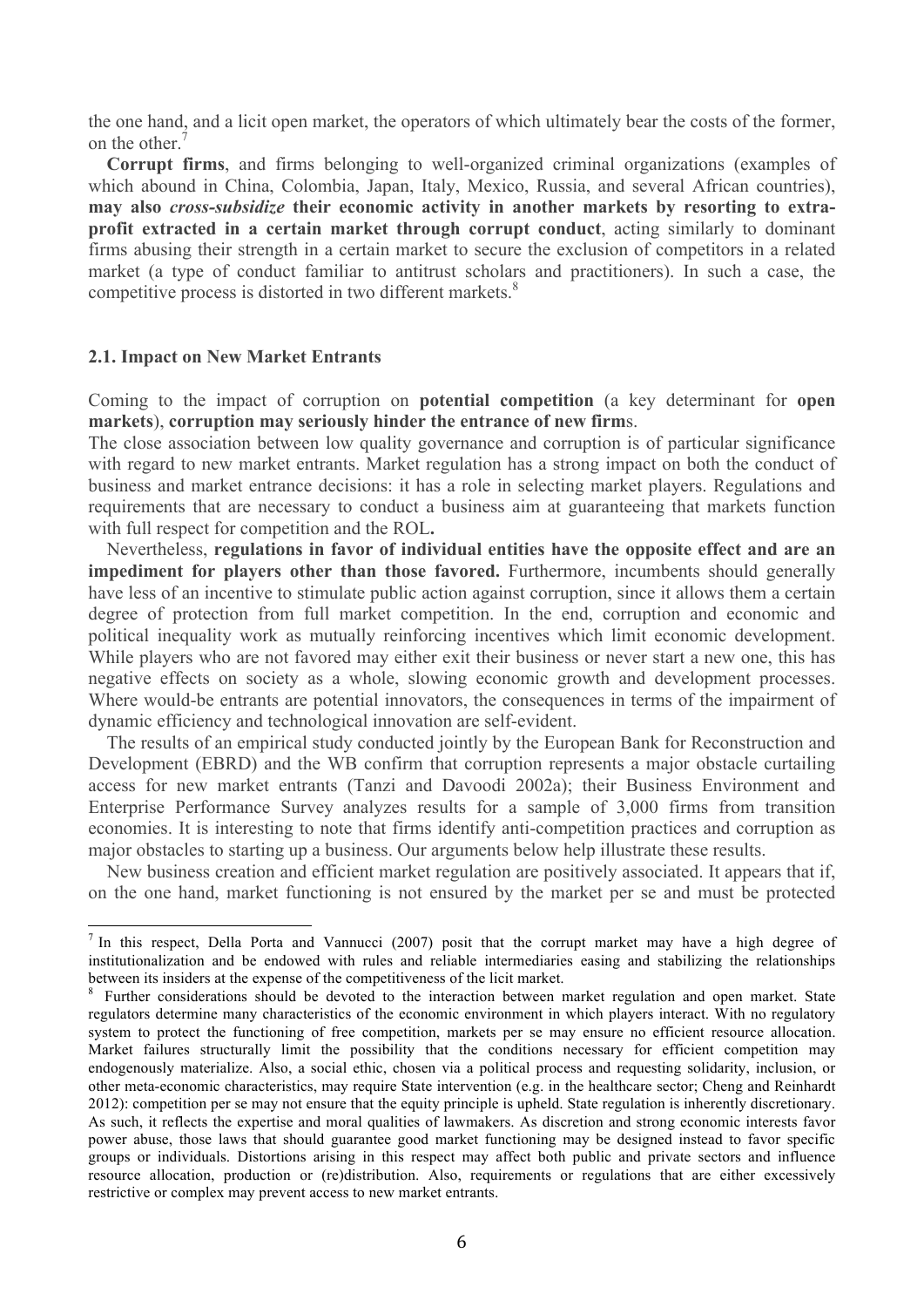through the establishment of rules and regulations, on the other hand a non-distorted market promotes new market entrants. The support of regulations for efficient market functioning is a key element for firms and reflects a variety of distinct country-specific factors. Regulations favoring individual self-interested entities versus overall market functioning discourage new market entrants and create the opportunity for widespread corruption. Figure 2.1 illustrates the relation between State legislation in favor of new business creation and domestic corruption.



*Note*: CPI = 10 denotes the absence of corruption while CPI = 0 denotes the highest level of corruption.

*Source*: Authors' calculations based on WB Business Environment and Enterprise Performance Survey and TI data.

#### *Figure 2.1 Corruption and procedures to start a new business, 2009*

Figure 2.1 shows that lower corruption is generally associated with the number of government regulations; the evidence indicates that governance and corruption are negatively correlated.

Efficient market regulation is reflected in the quantity and quality of regulations (Figures 2.2 and 2.3, respectively). Bureaucratic requirements represent costs in terms of time and money; if, on the one hand, effective costs may reflect fiscal policy choices, on the other hand no policy choice justifies over-lengthy procedures: these represent a major efficiency loss. We may also note that a complex, non-transparent bureaucracy favors abuse by State officials and helps spread corruption; also, bureaucracies pervaded by corruption have an incentive to create complicated, non-transparent procedures and increase illegal rents.

In Figure 2.2 we represent a country's domestic corruption in association with how long it takes to go through the bureaucracy needed to start a new business. We use the number of days between the beginning of bureaucratic procedures and the effective beginning of business operations as a proxy for difficult and lengthy bureaucracy. Again, we use CPI as a proxy for domestic corruption.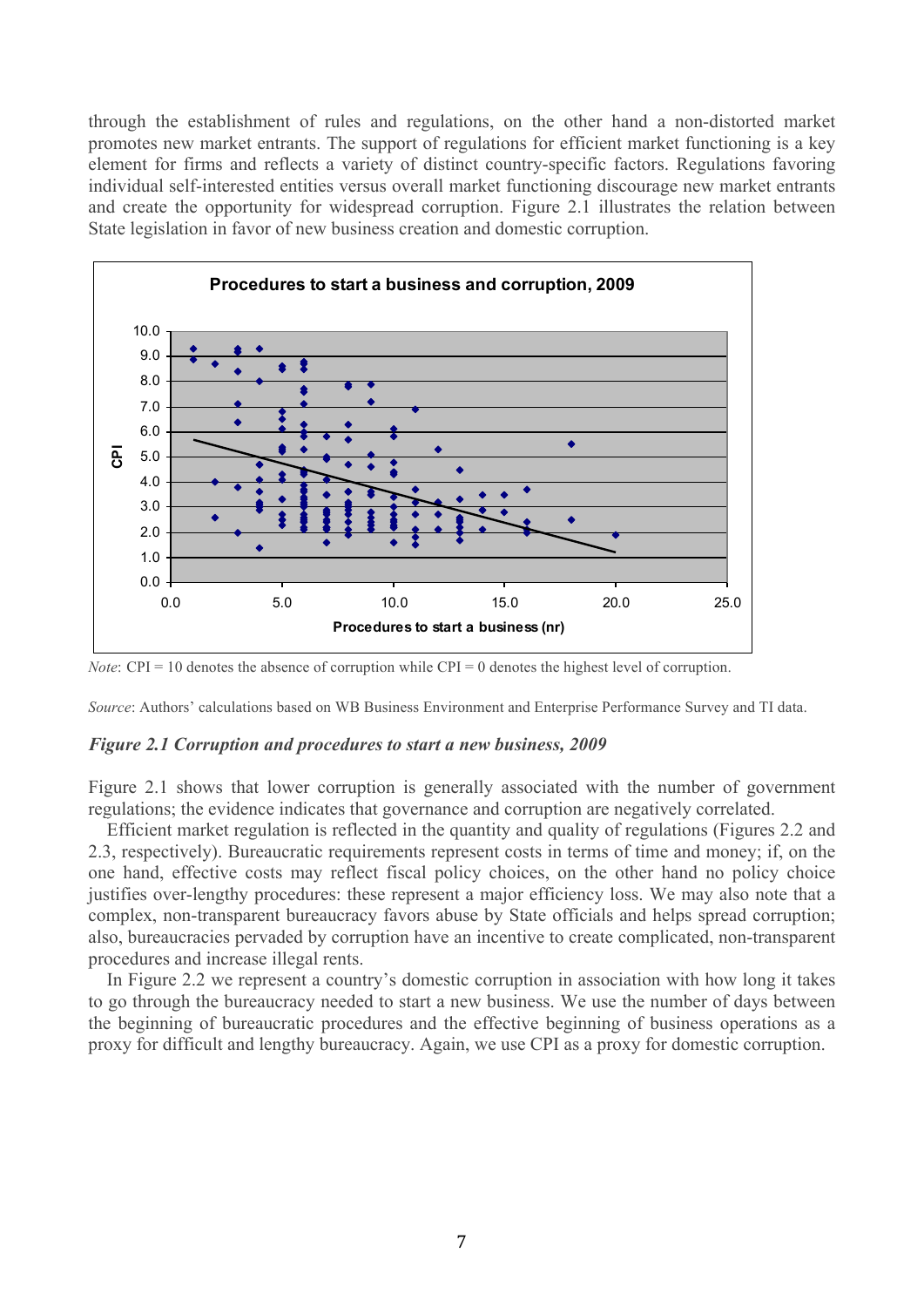

*Note*: CPI = 10 denotes the absence of corruption while CPI = 0 denotes the highest level of corruption.

*Source*: Authors' calculations based on WB and TI data.

#### *Figure 2.2 Corruption and days required to start a new business, 2009*

Over-lengthy bureaucratic procedures are generally associated with high levels of corruption. With few exceptions (specifically, Spain's average corruption is associated with a number of days that are significantly higher than the industrialized country average), this relationship is strong all through our data set. It is interesting to note that in Indonesia, a country that have been for long characterized by high levels of corruption, it takes half a year before a new business can begin.

Corruption favors certain players and excludes others from access to necessary services. The inability to access services is among the principal factors militating against new business creation. An empirical study of a sample of Moscow-based firms found that management connectedness with city officials helps predict which firms will access bank finance (Tanzi 2002). Access to finance is critical to new businesses, and the granting of finance determines access of new market entrants. These results confirm empirical evidence as provided by recent studies on business-politics relations; these studies confirm that politically-connected firms enjoy better access to finance, stronger market power and tax benefits. Nevertheless, empirical evidence also shows that these businesses perform generally worse than other businesses. We deal extensively with this topic in Chapter 4 of our book.

The credit dimension of legal rights, as part of the general quality of governance, is also a primary determinant of market entry and investment decisions: extra costs are a significant obstacle to business creation. In Figure 2.3 we show that the impact of the cost of capital on the economy and domestic corruption are correlated. We may suppose that, if the cost of capital is too high, alternative (possibly uncertain and unsafe) sources of capital may be available in the economy.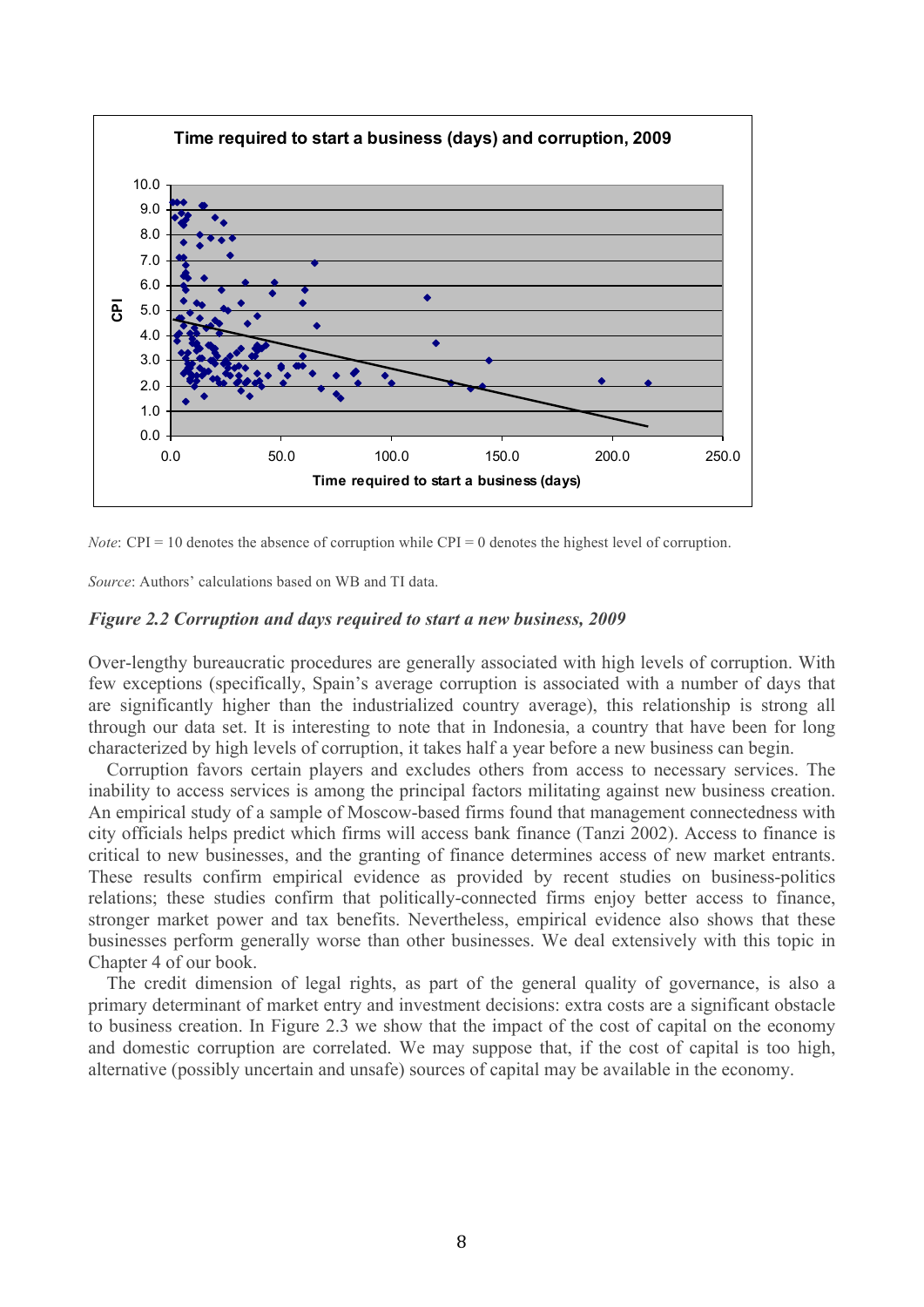

*Note*: CPI = 10 denotes the absence of corruption while CPI = 0 denotes the highest level of corruption.

*Source*: Authors' calculations based on WB and TI data.

#### *Figure 2.3 Credit strength of legal rights and corruption, 2009*

Figure 2.3 shows that high corruption (low CPI) is associated with an adverse impact on the credit strength of legal rights, which in turn impacts negatively on the cost of capital. Again, the reason for this correlation may be the negative impact of bad governance on institutional decisions (which the cost of capital depends upon), risk factors or the fact that, should the cost of capital pervasively hinder their businesses, market players might use alternative, illegal practices, such as corruption. We cannot exclude the possibility that the relationship between the negative impact of high costs of capital and corruption may take effect through channels that involve such variables as economic growth and risk. <sup>9</sup>

#### **2.2. Competitiveness: Effects of Corrupt Environments on Firms**

The effects of corruption constitute an impediment not only to new business creation, but also to existing businesses, the interests of which are not protected. Since the difficulties for firms of operating in corrupt environments are substantial, special attention must be given to them.

#### **2.2.1. Obstacles to businesses**

Corruption distorts some of the main functions of government regulation. Over time there might be many instances of incumbent firms lobbying in favor of regulating their own sector since the cost of complying with the regulations may keep new companies from entering the market. When corrupt practices are added to the existing regulations, the distorting effect is intensified by the creation of new "illicit" artificial barriers. Several empirical works reveal that "in many countries (*e.g.*,

<sup>&</sup>lt;sup>9</sup> Strength of legal rights index measures the degree to which collateral and bankruptcy laws protect the rights of borrowers and lenders and thus facilitate lending. The index ranges from 0 to 10, with higher scores indicating that these laws are better designed to expand access to credit. See http://data.worldbank.org/indicator/IC.LGL.CRED.XQ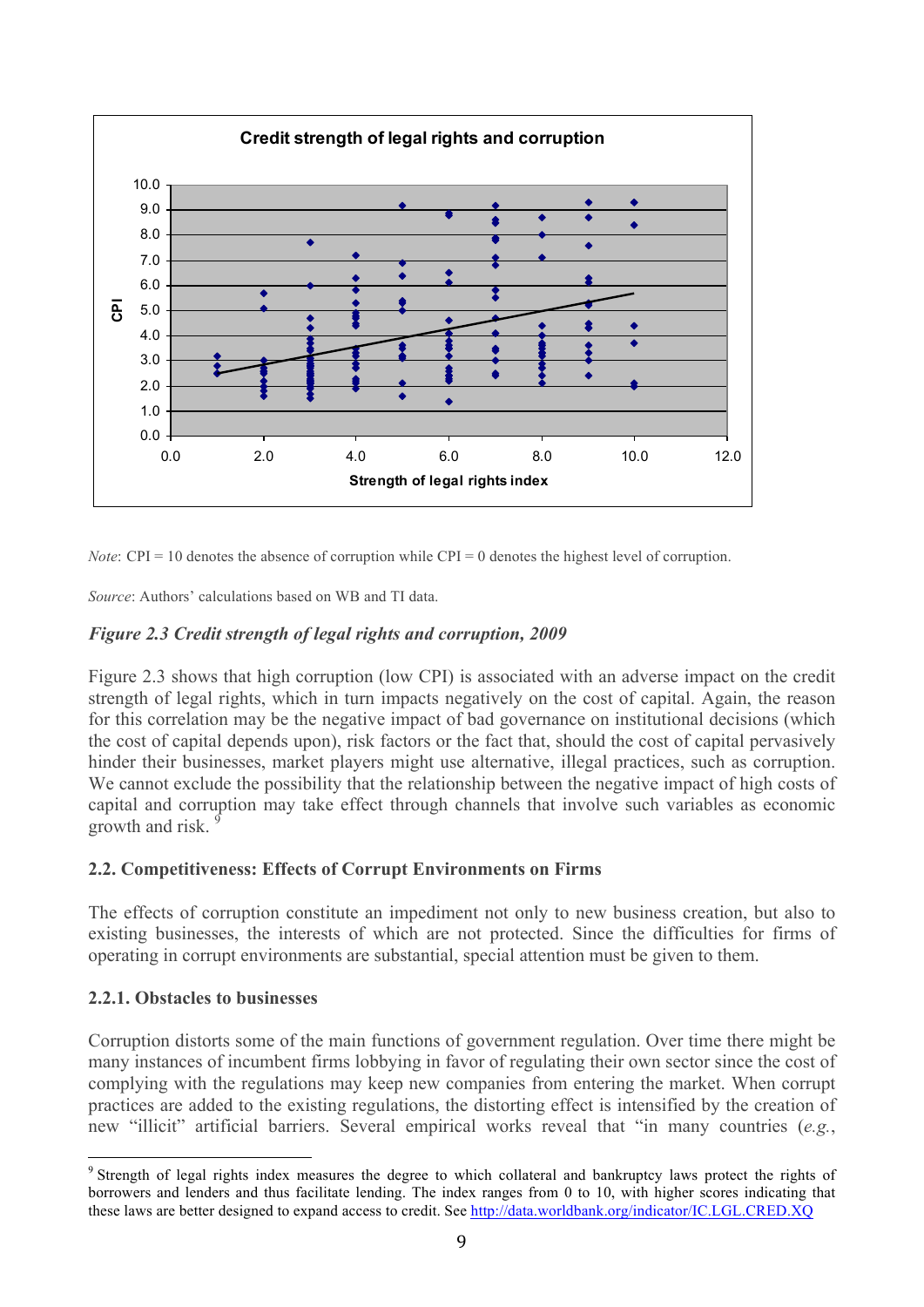Ukraine, Russia, and Indonesia) enterprises – especially small ones – are forced by public officials to pay to make things happen or even to keep bad things from happening. Often these payments must be made if the enterprise is to remain in business" (Tanzi 2002: 46).

A WB study (Kaufmann 2004) offers an analysis of channels through which corruption obstructs the activity of firms with operations in corrupt environments. This study is based on evidence from a World Economic Forum executive opinion (EOS) survey. This report analyzes the results of a survey from a sample of firms with operations in industrialized and developing countries. A question was asked to identify five factors (out of a list of 15) which most obstruct their business.

OECD's data show that in emerging economies factors with a major adverse impact are corruption, bureaucracy, political instability and finance; labor regulations, inefficient bureaucracy and taxes are critical factors in industrialized countries. We may note that these results reflect the perceptions of individual firms. Yet, this is not a good reason to underestimate these results: perceptions are at the basis of expectations and investment decisions.

If we group all 15 factors into seven sets, the governance-variables set is the most important: in particular, firms in 79 out of 104 EO-surveyed countries indicate that governance factors have a major adverse impact on their business. Corporate finance, labor market, tax regime and infrastructure rank as a second critical set. A significant gap exists between the first and second critical set.

#### **2.2.2. Dangers and costs for firms**

It should now be clear that corruption raises the costs and risks of doing business. To the obvious cost of paying bribes, one has to add the – more damaging in terms of overall efficiency – unnecessary delays or red-tape requirements devised by public officials in order to extract bribes. What is more, corruption is a cost for society as a whole and acts as a structural constraint. It may not be eliminated nor minimized significantly by individuals in the economy, but calls for governance reforms. Like security and crime prevention, corruption represents a fixed cost and is a major charge to corporate investment decisions. EOS results for 2004 (Kaufmann 2004) with respect to the relative costs of corruption reveal interesting issues.

OECD's data related to different institutional contexts shows that State capture is perceived as the most harmful threat according to firms in Southern Asia, Eastern Europe, Asian developing countries and the former Soviet Union. Also, it represents a major charge for firms in the G7 and OECD countries, South America and the newly industrialized countries (NICS). Only in North European countries – for which CPI scores are very good – does the impact of corruption seem negligible.

While it denotes the importance of State capture costs, we need to highlight also the importance of the costs of organized crime, including all organized corruption (f.e. administrative corruption) other than State capture. In Latin America, Eastern Europe, the former Soviet Union, Asian emerging economies, Northern Europe, and OECD countries, crime ranks second amongst all perceived costs for firms; moreover, the cost of organized crime for firms is one of the most significant for all countries, excluding Northern Europe.<sup>10</sup>

#### **2.2.3 Regulated competition**

 $10$  Empirical evidence shows that terrorism is a significant cost in most of the areas examined, but only firms in industrialized countries perceive terrorism as a particularly dangerous threat. If we consider that State capture and organized crime are at significant levels also in this area, we may reasonably think that policymakers should widen their focus from terrorism to governance-related crimes. In the light of this argument, it may be useful to show empirical evidence from Kaufmann (2004) on a comparative analysis of the costs of terrorism and organized crime for firms in a specific country sample. Organized crime appears to be a major obstacle to business in Italy and Russia. In spite of so significant an impact being more of an exception than the rule, we may note that, as in other industrialized countries including Spain, Portugal and Japan, the impact of organized crime must not be underestimated.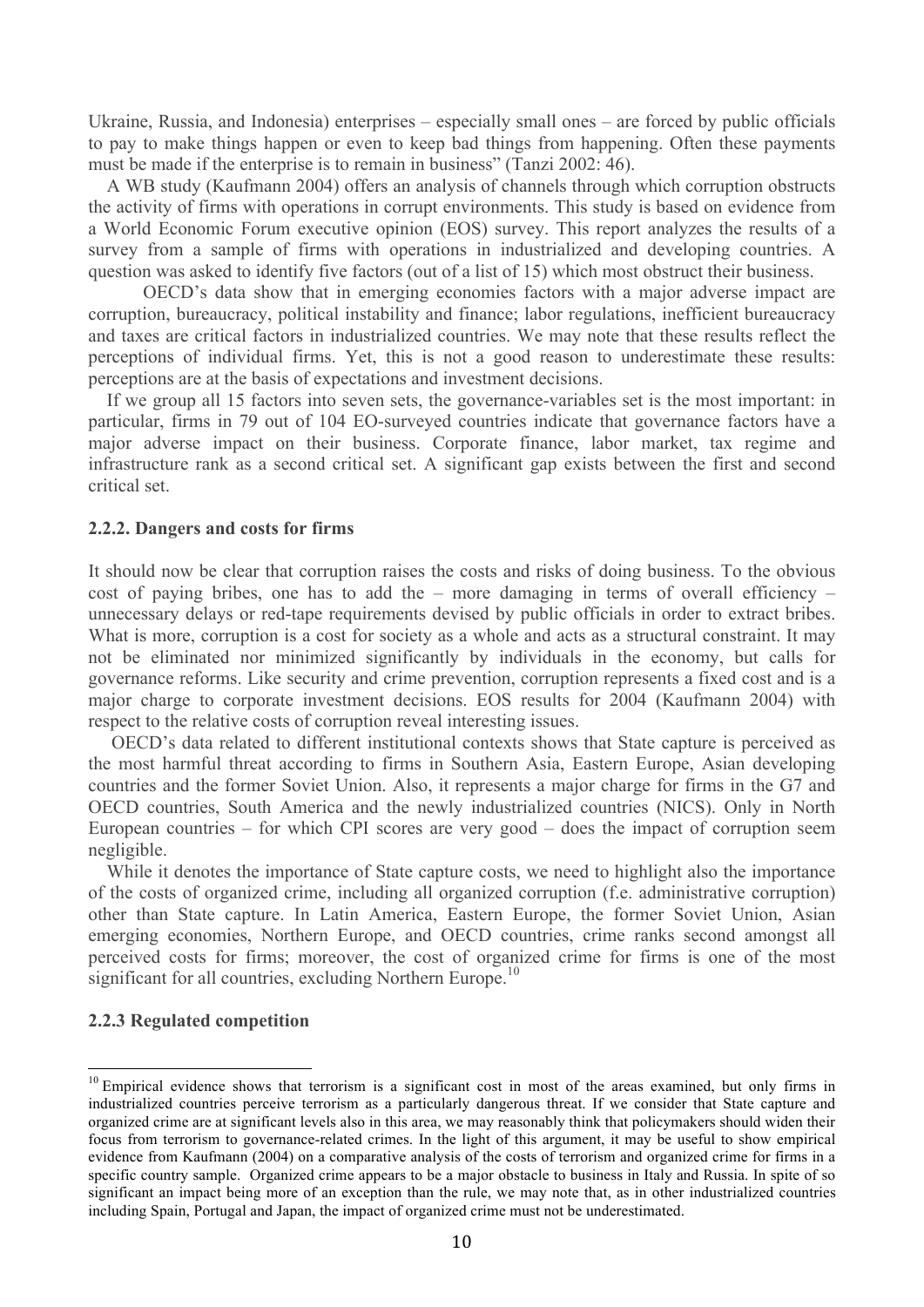Corruption uses governance factors to operate from inside markets and distort resource allocation.<sup>11</sup> Opposing competitive market functioning are various obstacles, also in the form of laws to protect individual versus collective interests; the functioning of competition reflects the quality of regulations to protect it. In Figure 2.4 we show the relationship between the perceived efficient regulation of competition and CPI;<sup>12</sup> well-regulated competition is associated with high CPI, or low corruption.



*Note*: CPI = 10 denotes the absence of corruption while CPI = 0 denotes the highest level of corruption.

*Source*: Authors' calculations on based on the World Economic Forum (WEF) World Report and TI data.

#### *Figure 2.4 Anti-monopoly rules and corruption, 2009*

Inefficiently regulated markets are poorly competitive. Production processes are a priori distorted by inefficient resource allocation and a selection of market players that does not reflect quality parameters. If, on the one hand, inefficient firms or firms that are unable to meet consumer tastes can survive, provided they are favored by distortions, on the other hand, firms not favored by regulations may be driven out of business irrespective of their quality. Such a market does not guarantee efficiency, hence it is not competitive.

This argument leads one to think that efficient regulation of competition and market competitiveness are positively associated. We analyze the evidence available to us. Figure 2.5 shows the positive and strong correlation between an index of efficient regulation and an index of firm competitiveness in individual countries.

<sup>&</sup>lt;sup>11</sup> Chapter 7 of our book analyse corruption in relation to governance variables.<br><sup>12</sup> The World Economic Forum has been studying the competitiveness of nations for nearly three decades. Since 1979, annual *Global Competitiveness Reports* have examined the factors enabling national economies to achieve sustained economic growth and long-term prosperity. Over the years our reports have served as benchmarking tools for business leaders and policymakers to identify obstacles to improved competitiveness. The methodology used to assess national competitiveness has necessarily evolved over time as we have taken into account the latest thinking on the factors driving competitiveness and growth. It was in this context that in 2004 the World Economic Forum introduced the Global Competitiveness Index (GCI), a highly comprehensive index for measuring national competitiveness, taking into account the microeconomic and macroeconomic foundations of national competitiveness.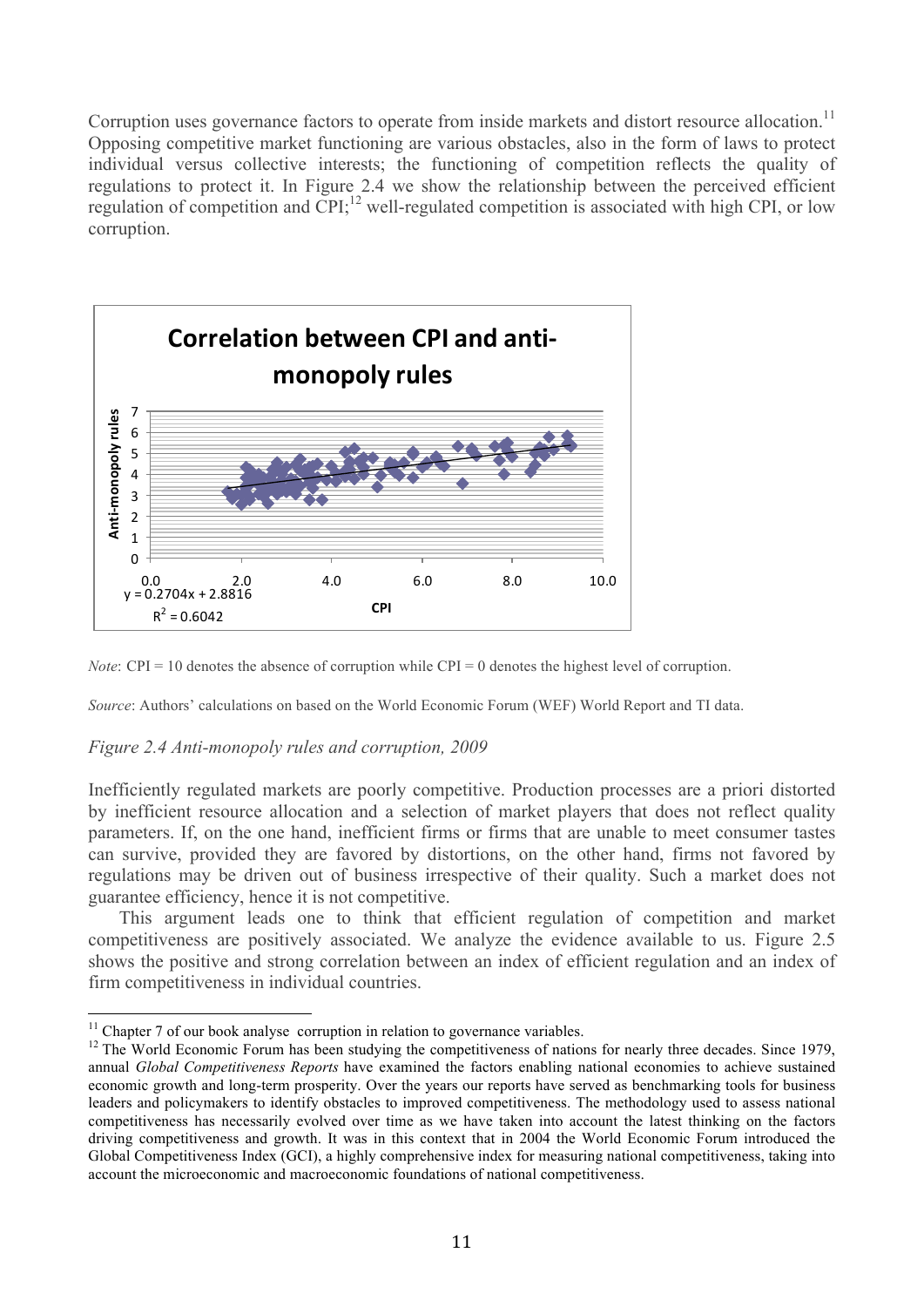

*Source*: Authors' calculations based on WEF and Global Competitiveness Index (GCI) data.

#### *Figure 2.5 Anti-monopoly rules and firms' competitiveness, 2009*

Regulations that reflect bad market governance hinder competitive selection and favor inefficiencies.

**From the fact that both country competitiveness and CPI are positively associated with the quality of competition, we may infer that competitiveness and corruption are also correlated.** Based on different methodology and indicators, Kaufmann (2004) derives indeed this relation. Corruption results in being the most significant explanatory variable, with a negative coefficient of *c*.0.76, measuring its correlation with competitiveness. In Figure 2.6 we show the empirical evidence that is available to us in this respect.





*Source*: Authors' calculations based on GCI and TI data.

#### *Figure 2.6 Competitiveness and corruption, 2009*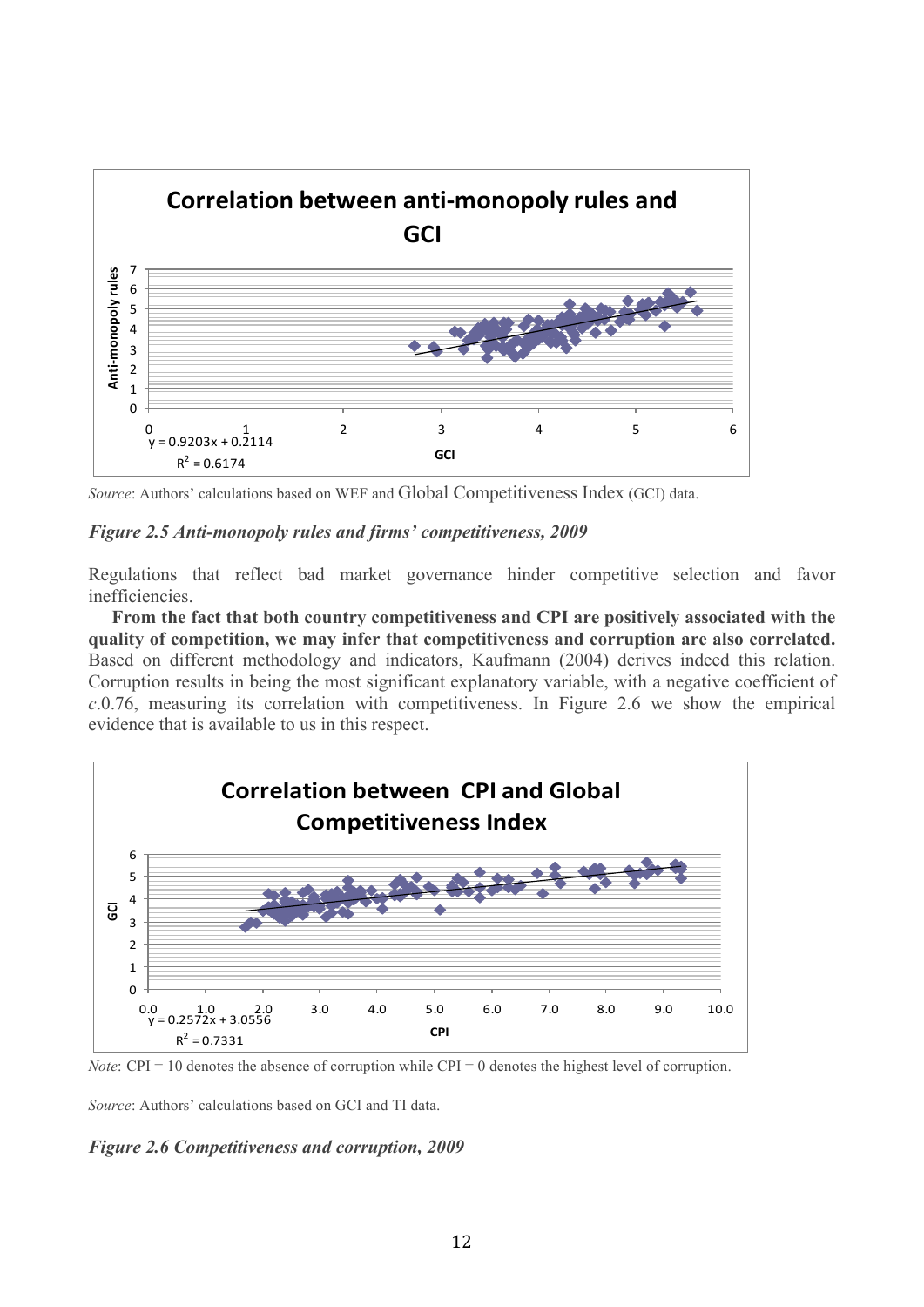The data underline the fact that the higher the level of a country's competitiveness, the lower the corruption it experiences. <sup>13</sup>

This empirical evidence is particularly significant in its possible implications for economic policy. The data underline the importance of governing competition clearly and efficiently; bureaucracy in excess and unnecessary State intervention cause serious inefficiency. To minimize government involvement means to eliminate discretion for State officials and inefficiencies in connection with bureaucratic regulators. Nevertheless, because markets per se may not guarantee market efficiency, there is a need for market regulation to protect the functioning of competition or to prevent a free rein for single firms, when, for reasons of economic efficiency, it is desirable to have a monopolistic or highly concentrated market structure (e.g*.* public utilities).

To ensure that regulations as established are correctly implemented, independent authorities are required to supervise the market. Mandated to monitor the functioning of competition, supervisory/regulatory authorities play a fundamental role in this respect. Nevertheless, the correct functioning of supervisors is threatened both by political and private pressures (the risks of political capture and private capture, respectively): to ensure that supervisors are not vulnerable to the possibility of such conditioning, it is necessary for such institutions to undertake their activities with a high degree of autonomy. Prominent examples are the independent agencies constituted worldwide in order to regulate and monitor economic sectors after their full or partial liberalization and privatization, like the network industries (e.g. energy and telecommunication). If effective autonomy cannot be granted and preserved, there may be a basis for the development of power abuse and corruption.

#### **2. 3. Corruption and its Impact on Markets**

Corruption has no uniform impact on all markets, or on all businesses in one market. The impact of corruption may be greater for certain businesses. Environments in which there is concentrated economic or political power largely favor the development of corruption. An incentive to corruption is that the costs of prosecution are more than compensated by illegal rents.

To analyze the impact of corruption in different sectors of the economy, we utilize the results of a study by TI. Figure 2.7 illustrates the perceptions of sampled firms in sectors where bribe payments are more frequent. Our reference index is the bribe payers index (BPI), which is calculated using a sample of emerging countries that are involved in international trade and are the recipients of foreign finance.

<sup>&</sup>lt;sup>13</sup> However, within this general context, the United States shows a slightly different pattern: one of the world's most competitive economies shows low domestic corruption, but not the lowest.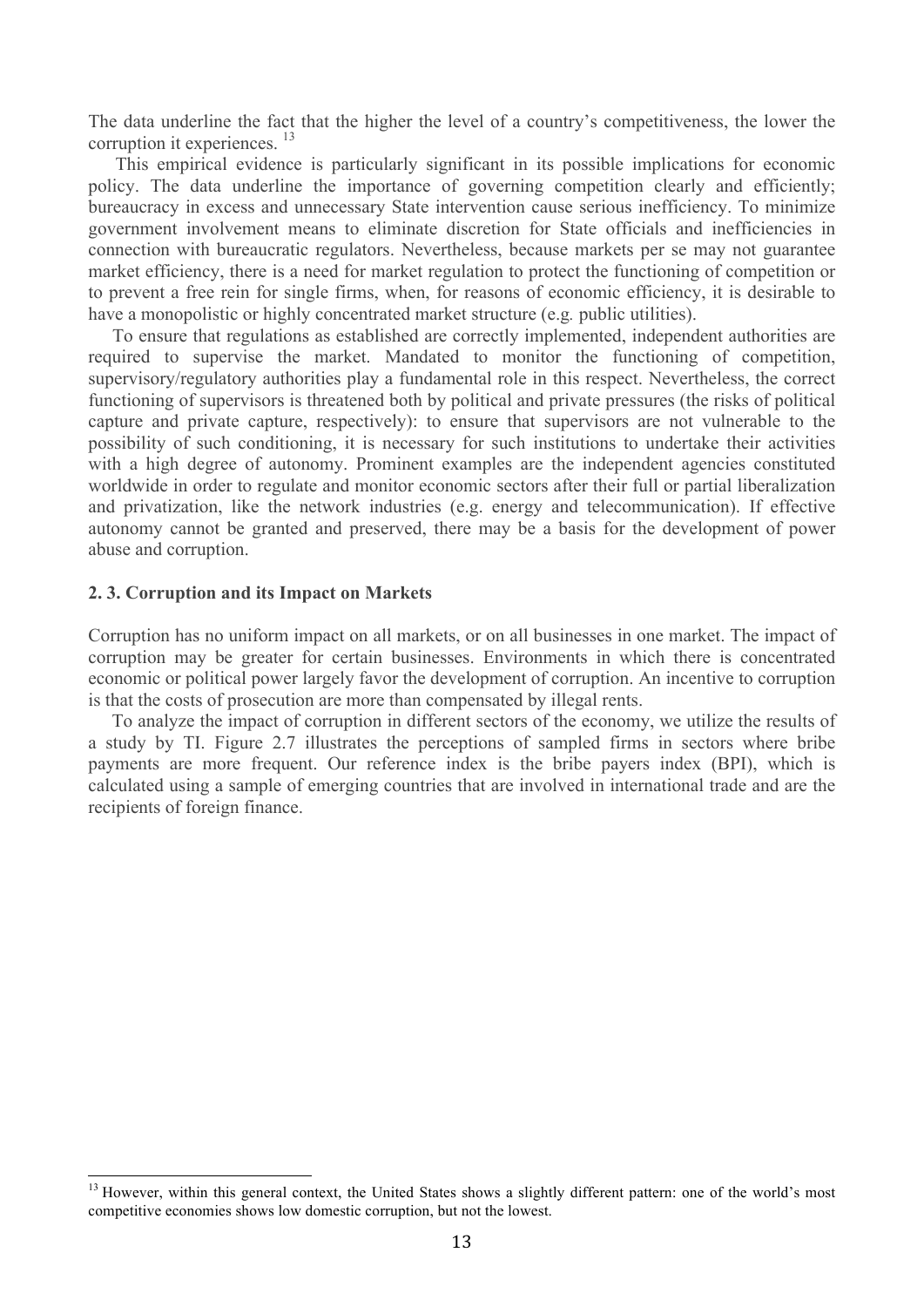

*Note*: 0 denotes highest perceived corruption and 10 denotes the absence of corruption.

*Source*: TI, BPI 2009.

#### *Figure 2.7 Sectors where bribe payments to State officials are more frequent, 2008*

Figure 2.7 shows data that are consistent with our earlier discussion. We may note that high levels of corruption are associated with highly capitalized sectors in which significant State constraints exist on entrepreneurial activities. For instance, in real estate development corruption exists that is associated with large contracts. In energy and telecommunications, State regulations may lead to the establishment of monopolies or oligopolies. We may also mention all industries supplying governmental products and services only, under no competition constraints: included are the defense and pharmaceutical sectors.

The association of corruption with the possibility of earning substantial rents is also reflected in the magnitude of bribe amounts. If, on the one hand, sectors where there is the potential to extract substantial rents are corrupt to the highest degree, on the other hand, favors that earn significant benefits for those who ask may have a very high price. These arguments are in keeping with the empirical evidence.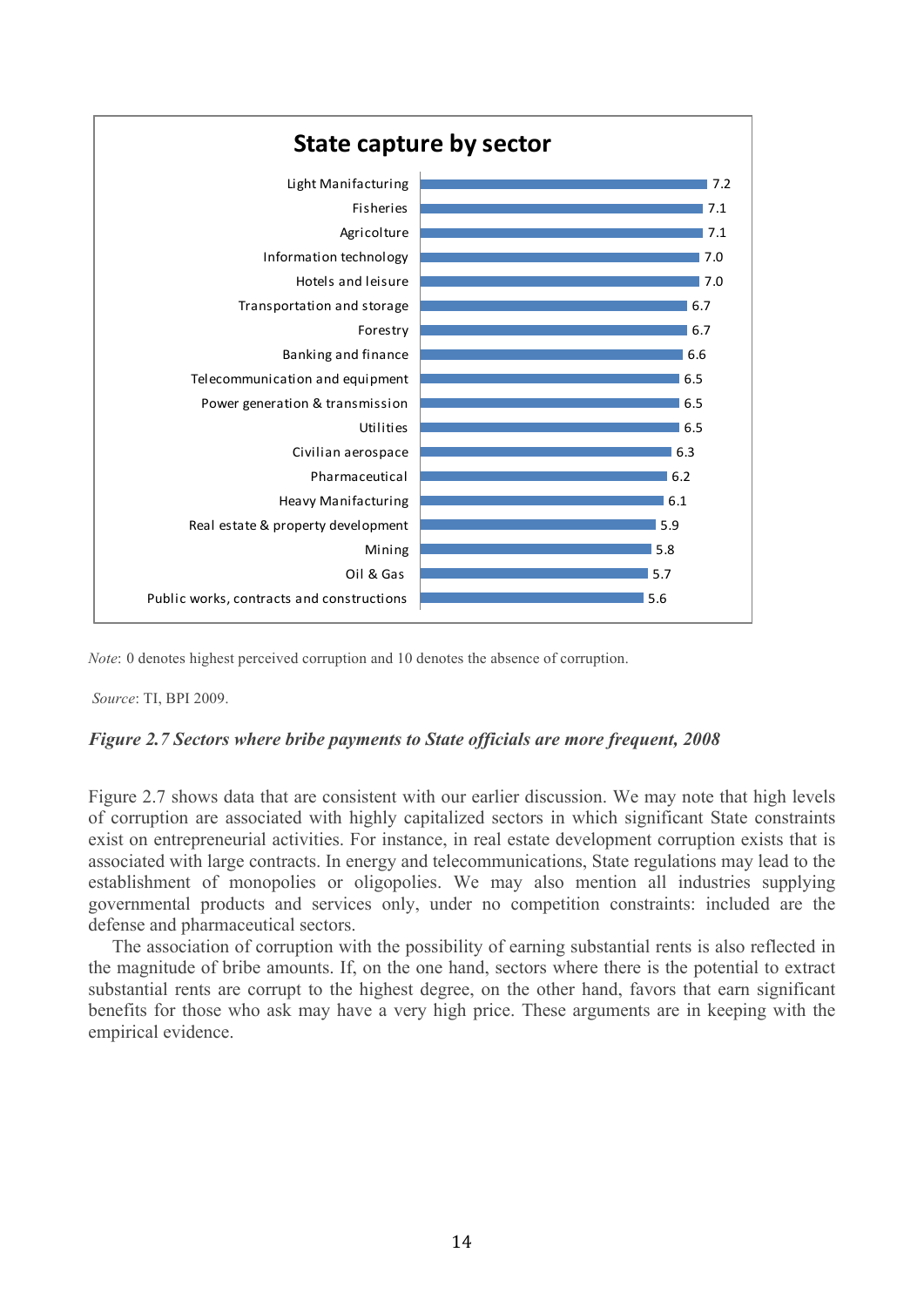

*Note:* Scores reflect the percentage of answers that mention a specific sector.

#### *Source*: TI, BPI 2008.

#### *Figure 2.8 Sectors where bribe payments to public officials are higher in amount, 2008*

Figure 2.8 shows that sectors in which corruption is higher are also those in which higher bribes are extorted. Construction is perceived as the most corrupt sector and the one where the highest amount is paid in bribes. This is also applicable to oil and gas, defense and energy. While corruption is close to the average, bribe amounts are low in the banking and finance sectors, as shown in Figures 2.7 (in which banking and finance rank 8) and 2.8 (in which banking and finance rank 2) respectively.

#### **2.4. Small- and Medium-sized Firms**

We conclude our discussion of the multi-faceted market impact of corruption with a focus on SMEs: their peculiarity is not so much that they contribute to widespread corruption, as that they may not be able to bear its additional costs.

The empirical study of OECD countries during the 1990s by Tanzi and Davoodi (2002a and 2002b) spells out a number of interesting aspects which lie behind the changing perception of the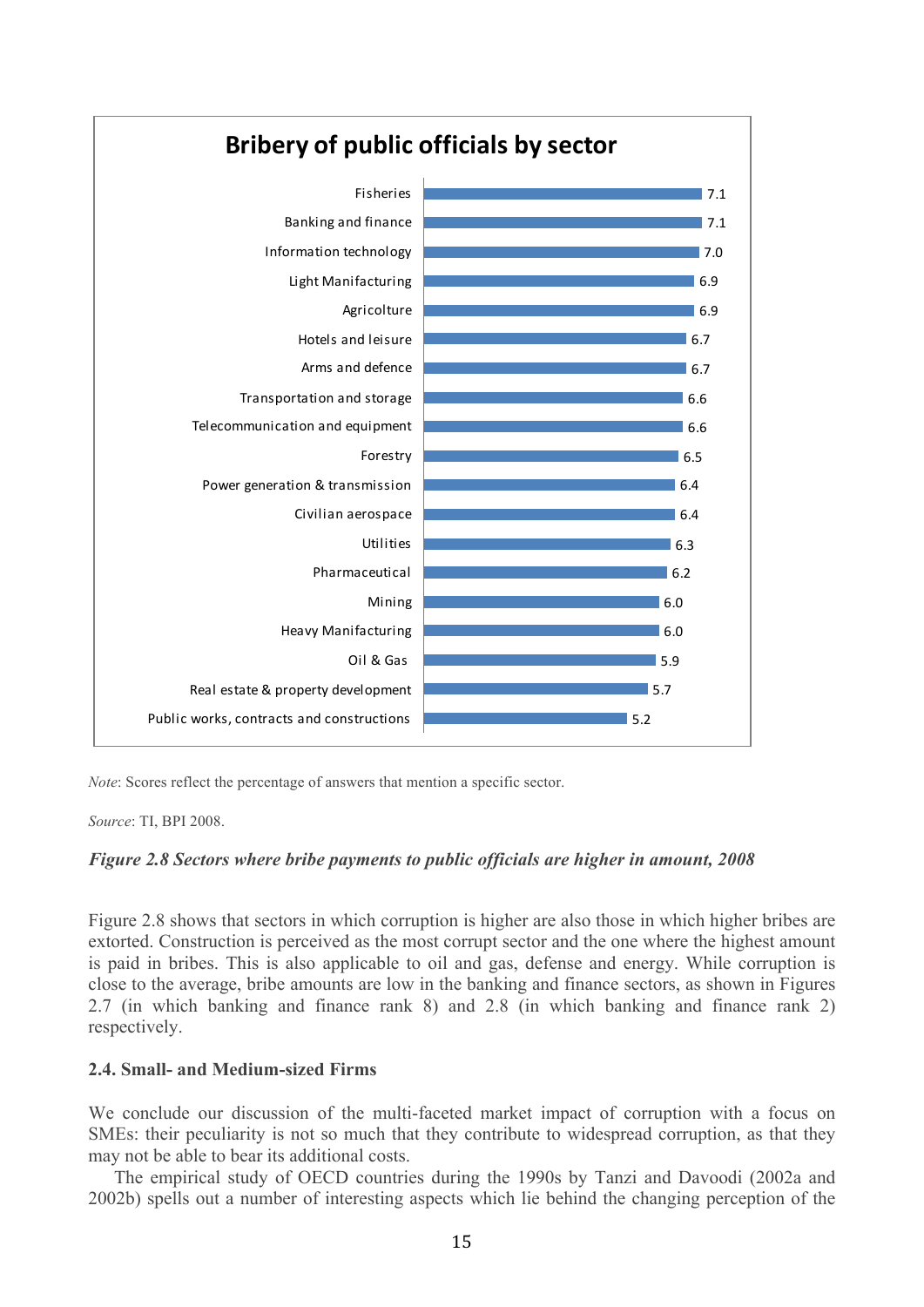role of SMEs in the economy: even though they may comprise a smaller share of added value in the economy than large enterprises, they employ the bulk of the labor force and create most of the new jobs. Consistent with their importance in the employment share, they tend to be less capital intensive. While large firms tend to be process-innovative, SMEs tend to invest more in product-vsprocess innovation (as larger firms do). They are more financially constrained than large enterprises, which have easier access to capital markets. Access to finance aside, their survival depends on competent entrepreneurship, talented management, and the environment they face.

The vital role of SMEs is not limited to OECD countries, but extends to transition economies and developing countries as well. Tanzi and Davoodi (2002a and 2002b) highlight that the effect of corruption is differentiated among enterprises and is particularly intense for SMEs. For this reason corruption acts as a brake on the engines that promote growth in most countries: obstacles to the creation and growth of small new enterprises cause economies to languish, especially in developing countries and increasingly in transition economies. This discussion strengthens the results of the relationships between corruption and the cost of capital, on the one hand, and corruption and access to finance, on the other.

Corruption may represent so high a cost that SMEs may be forced out of the market: small- and medium-sized (versus large) firms typically cannot afford bribe payments or to create specialized internal organizations for the efficient management of the relationship with State officials. It is difficult for them to avoid paying bribes and they are generally forced to pay higher bribes per unit of output than are larger firms. Far from experiencing oligopolistic dynamics, they tend to operate in more competitive environments, where earnings can be minimal.

Tanzi and Davoodi (2002a) also provide empirical evidence in support of these arguments. For instance, in Indonesia, the cost of corruption for small firms and retailers equals 20 percent of sales; similarly, in Uganda, in 1997 firms paid bribes of up to 28 percent of the capital they invested in machinery and equipment. There is empirical evidence that managers of smaller firms are generally forced to spend more time with State officials. Because time is scarce, the more time spent on bureaucracy the higher the cost. Also, the adverse impact of corruption on returns to capital is stronger for smaller firms: while Argentina's larger firms experience lower returns in the range of 1 to 2.5 percent, SMEs see a drop in the range  $3.0-3.6$  percent and  $2.0-2.5$  percent, respectively.<sup>14</sup>

The impact of corruption on SMEs has important policy implications. SMEs drive labor demand and economic growth; because of this, economic policy should seek to eliminate obstacles to their activities to promote development. Nevertheless, our earlier discussion highlighted how corruption negatively impacts the possibility that SMEs continue their activities; hence, policy measures in their favor may prove ineffective unless attention is drawn to the costs of corruption.

A similar lesson can be drawn to that learned for the relationship between competitiveness and corruption: economic development through SMEs in corrupt economies is not generally possible unless financial sector governance undergoes major reforms.

#### 2.3. THE ALLOCATION OF TALENTS

The existence of markets pervaded by corruption is at the same time cause and effect of the possibility that most talented individuals will prefer rent-seeking versus productive activities. Several recent studies have confirmed this trend and underlined the possible adverse implications for economic growth (Murphy, Shleifer, and Vishny 1991, Tanzi and Davoodi 2002a). Like the first one, the second study is empirical research analyzing the implications of students from 53 countries who choose to enroll in productive activities, such as engineering, versus rent-seeking-associated activities such as law. The results of regressions show that domestic corruption is adversely correlated with the choice of productive activities; there is also a major adverse impact on growth due to the allocation of talent in favor of non-productive activities. Finally, individuals from

<sup>&</sup>lt;sup>14</sup> We analyze the effects of corruption on investment in Chapter 3 of the book. In the context of the present seminar it is sufficient to notice the multiplicity of channels through which corruption hinders the activity of small firms.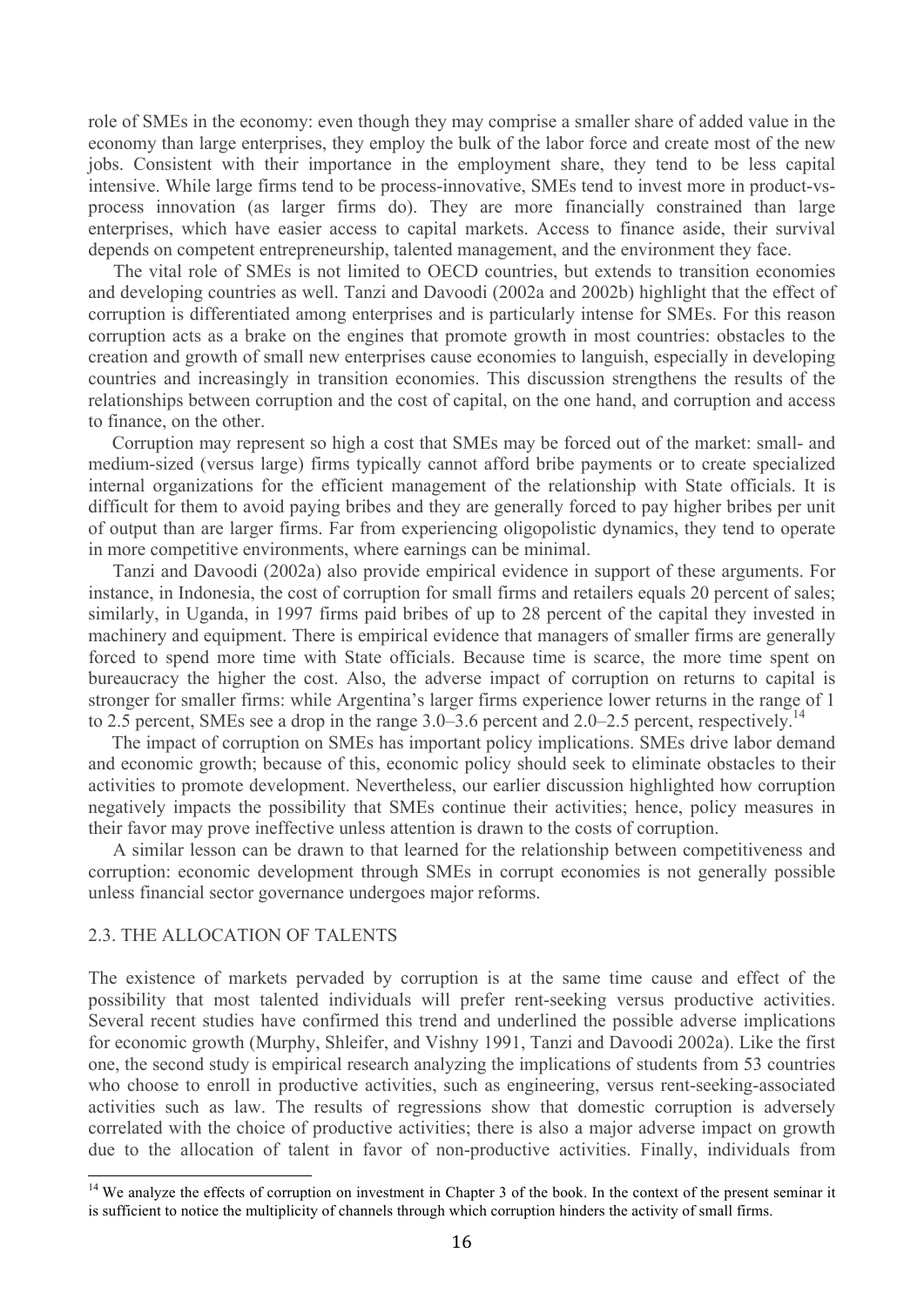affluent social groups are more inclined to choose non-productive activities in corrupt environments; Dabla-Norris and Wade (2002) show that, if constraints exist on financial markets, individuals with income in excess of a certain critical threshold tend to favor rent-seeking. This reflects an attempt both to preserve initial wealth and, more importantly, to prevent others from appropriating this wealth.

Another remark is worth emphasizing: endemic corruption acts as a tremendously blocking psychological factor for those who are willing to invest in their education and talent; our view is that, when strongly rooted in a given society, it has the potential to increase fear, frustration, and anger to such an extent that it can unconsciously paralyze any plan over the mid to long run of young generations and impede them from entering into the adult phase of their own lives. The cost in terms of wasted energy and frustrated talents may be enormous.<sup>15</sup>

#### 4. ECONOMIC DEVELOPMENT AND CORRUPTION

Corruption may impact a country's economic development not only through market dynamics, but also through the environment where those dynamics develop. A common proxy for a country's welfare, gross domestic product (GDP), measures, in fact, annual economic production. It does not, however, measure potential development. Potential growth results from a number of factors that are discussed in greater detail in Chapter 3 of our book.

Our focus is now on an index of business environment quality, elaborated by the Economy Intelligence Unit (EIU) and published yearly by the Economist.<sup>16</sup> The business environment index reflects a country's existing opportunities to start new businesses; it includes such sub-indexes as market potential, fiscal policies, labor conditions, infrastructure, know-how, and, finally, a subindex for the quality of a country's political environment. While it may provide no representation of a society's overall development potential, it offers a perspective on the existing market environment. This index not only takes into account constraints imposed by market regulations, but represents a proxy for a country's infrastructure, workforce, investment potential and political environment. Empirical evidence with respect to the relationship between a country's corruption

 <sup>15</sup> **We provide substantial evidence in favour of this hypothesis in Chapter 3 of the book by analysing the relationship between the number of school dropouts and corruption we provide in Chapter 3.**

<sup>&</sup>lt;sup>16</sup> The business rankings model measures the quality or attractiveness of the business environment in the 82 countries (previously 60) covered by Country Forecasts using a standard analytical framework. It is designed to reflect the main criteria used by companies to formulate their global business strategies, and is based not only on historical conditions but also on expectations about conditions prevailing over the next five years. This allows the Economist Intelligence Unit to use the regularity, depth and detail of its forecasting work to generate a unique set of forward-looking business environment rankings on a regional and global basis. The business rankings model examines ten separate criteria or categories, covering the political environment, the macroeconomic environment, market opportunities, policy towards free enterprise and competition, policy towards foreign in- vestment, foreign trade and exchange controls, taxes, financing, the labour market and infrastructure. Each category contains a number of indicators which are assessed by the Economist Intelligence Unit for the last five years and the next five years. The number of indicators in each category varies from five (foreign trade and exchange regimes) to 16 (infrastructure), and there are 91indicators in total. Almost half of the indicators are based on quantitative data (for example, GDP growth), and are mostly drawn from national and international statistical sources (see sources below) for the historical period (2001-2005). Scores for the forecast period (2006-2010) are based on Economist Intelligence Unit forecasts. The other indicators are qualitative in nature (for example, quality of the financial regulatory system, Schooling/skills; Technical and language skills; quality of local management) and are drawn from a range of data sources and business surveys, frequently adjusted by the Economist Intelligence Unit, for 2001- 2005. All forecasts for the qualitative indicators covering 2006-2010 are based on Economist Intelligence Unit assessments. The rankings are calculated in several stages. First, each of the 91 indicators is scored on a scale from 1 (very bad for business) to 5 (very good for business). The aggregate category scores are derived on the basis of simple or weighted averages of the indicator scores within a given category. These are then adjusted, on the basis of a linear transformation, to produce index values on a 1-10 scale. An arithmetic average of the ten category index values is then calculated to yield the aggregate business environment score for each country, again on a 1-10 scale.